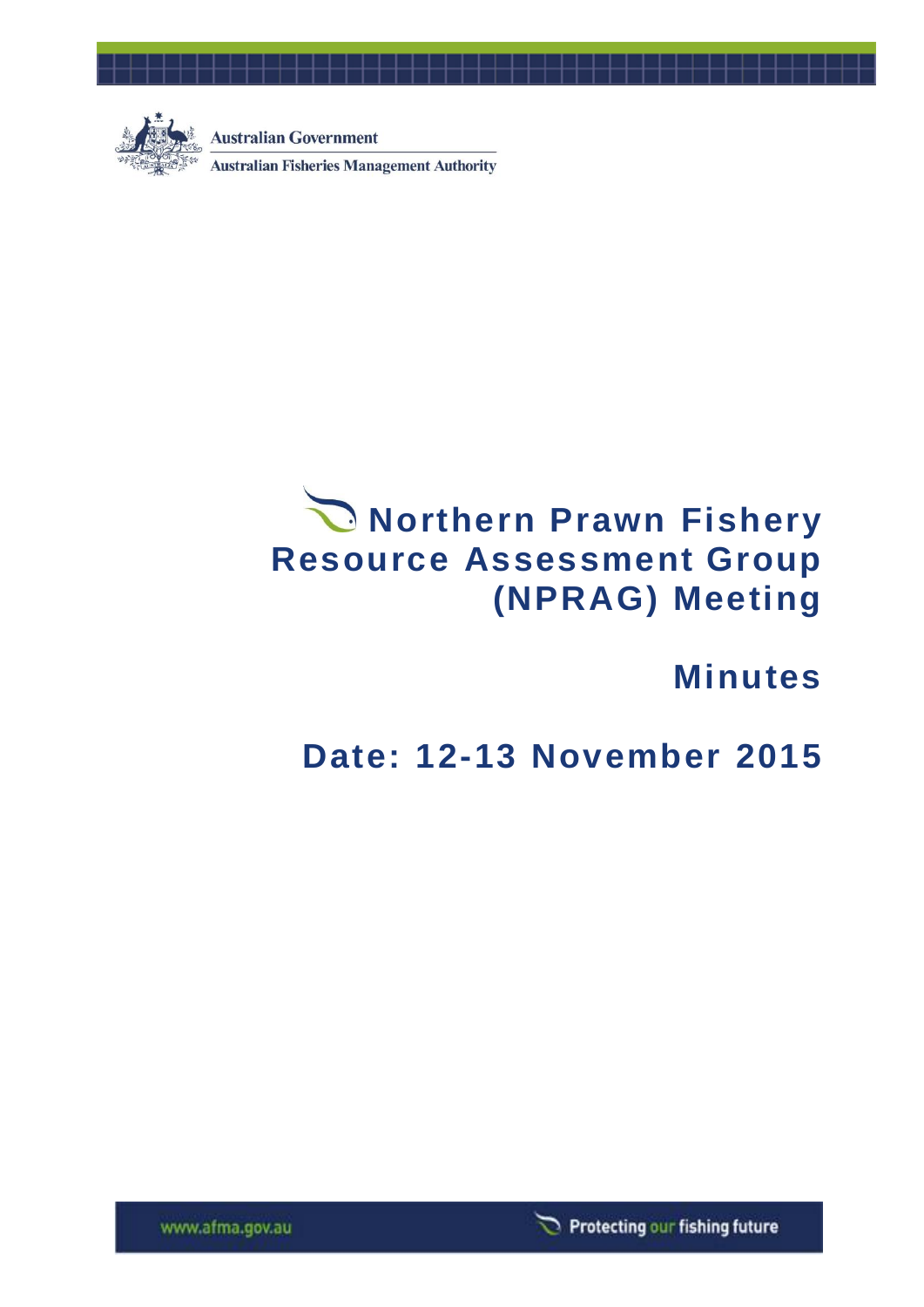## **Attendance**

| <b>Name</b>            | Membership (type i.e. chair etc.) |
|------------------------|-----------------------------------|
| lan Knuckey            | Chair                             |
| <b>Rik Buckworth</b>   | <b>Scientific Member - CSIRO</b>  |
| David Brewer           | <b>Scientific Member - CSIRO</b>  |
| lan Boot               | <b>Industry Member</b>            |
| Michael O'Brien        | <b>Industry Member</b>            |
| <b>Phil Robson</b>     | <b>Industry Member</b>            |
| Shane Fava             | <b>AFMA Member</b>                |
| Tom Kompas             | Economic Member - ANU             |
| Don Bromhead           | <b>Executive Officer - AFMA</b>   |
| Annie Jarrett          | Observer - NPFI                   |
| <b>Trevor Hutton</b>   | Observer - CSIRO                  |
| Roy Deng               | Observer - CSIRO                  |
| Eva Plaganyi-Lloyd     | Observer - CSIRO                  |
| <b>Shane Griffiths</b> | Observer - CSIRO                  |
| Sean Pascoe            | Observer - CSIRO                  |
| Rob Curtotti           | <b>Observer - ABARES</b>          |
| <b>Roland Pitcher</b>  | Observer - CSIRO                  |
| Rob Kenyon             | Observer - CSIRO                  |
| <b>Nick Ellis</b>      | Observer - CSIRO                  |
| Michele Burford        | Observer - Griffith University    |
| Stephen Faggotter      | Observer - Griffith University    |

## **Minutes**

## **Agenda Item 1 - Preliminaries**

## **1.1 Welcome and apologies**

The Northern Prawn Fishery Resource Assessment Group (NPRAG) Chair, Ian Knuckey, opened the meeting at 9.00am and welcomed participants.

## **1.2 Adoption of Agenda**

The Chair requested that the agenda be slightly re-ordered so as to accommodate the availability of a number of invited observers and presenters. Specifically, the NPRAG agreed to move agenda item 12 to precede agenda item 3, and agenda items 13 and 8 to precede agenda item 6. The NPRAG then adopted the revised draft agenda for the meeting (**Attachment 1**).

## **1.3 Declarations of interest**

The Chair asked that any members or observers present notify the NPRAG of any changes in declared interests to those identified in **Attachment 2**. Three changes were noted:

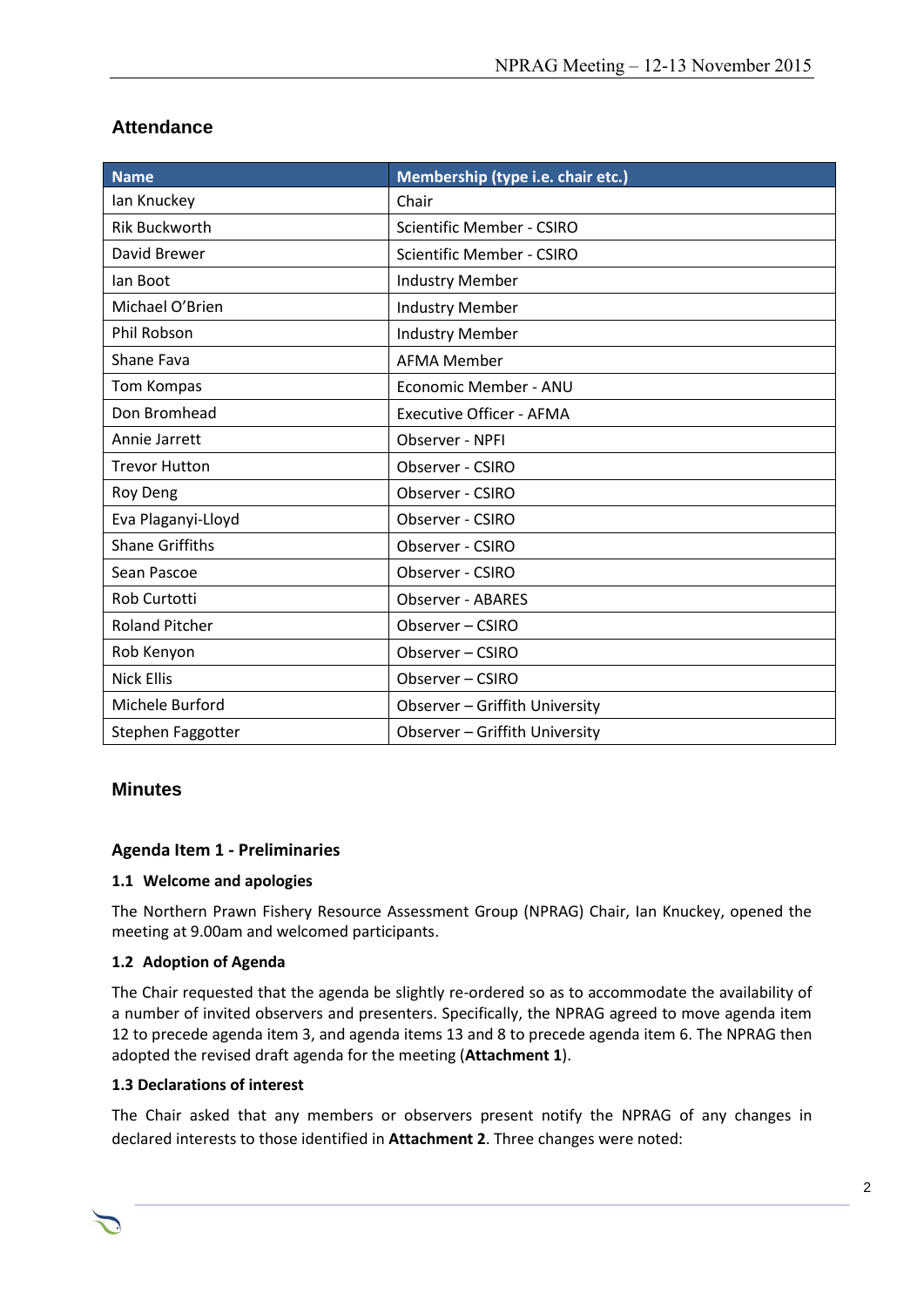- Ian Knuckey noted that his consulting company has applied to run the AFMA observer programme and has been shortlisted for consideration.
- Annie Jarrett noted that all items on the agenda are of relevance to NPFI.
- Ian Boot participates in aquaculture brood stock collection charters

The Chair then asked if there were any *conflicts of interest*. Conflicts of interest were noted for the CSIRO members and observers who participate in or apply for funding in research areas to be discussed at this meeting (in particularly under agenda items 5 and 7) and for industry members and observers, whose industry pays levies to fund such research. Both of the above groups were required to leave the meeting room to allow the RAG time to discuss the stated conflicts and how it would be dealt with before coming back in.

In each case, the NPRAG agreed that the participants should be allowed to participate in the meeting discussions due to their relevant expertise and capacity to contribute to discussions, providing the conflicts of interest are clearly noted in the minutes. It was noted that while research was a key discussion in the meeting, and the RAG would look to develop a ranked standing list of research that would benefit the NPF assessments, there were no formal recommendations being formed by NPRAG in relation to research to be funded in the immediate future and as such, all members and observers could participate in those discussions.

#### **1.4 Adoption of minutes from previous meetings**

The June 2015 and September 2015 teleconference minutes had previously been accepted by NPRAG out of session and are available on the AFMA website.

## **Agenda Item 2 – Actions arising from previous NPRAG meetings**

The RAG discussed the action items listed in **Attachment 3** and updated progress. There was particular discussion around action item #34(2). NPRAG noted that scientific observers were apparently no longer collecting estimates of the total cod-end catch. A scientific member suggested that there was perhaps a disconnect between some of AFMA/NPFI's objectives (e.g. relating to bycatch reductions) and the data being collected by observers, and asked why observers are still doing bucket samples of species composition (i.e. how will such data be used)? The Chair suggested that if an important goal is to monitor total bycatch reductions then species composition sampling by itself is of limited use. It was suggested that this issue might need to be looked at further by AFMA and NPFI.

**Action item 1** – AFMA, NPFI and CSIRO to hold further discussion on observer data collection to meet various management objectives

## **Agenda item 12 - Update Reports**

#### *12.1 Industry update*

NPRAG noted an update from Mr Mike O'Brien, Mr Ian Boot and Mr Phil Robson on the 2015 season. They noted two contrasting issues. Firstly, an extremely poor season in the JBG fishery, with only 5-7 boats fishing for a relatively brief period and catches unlikely to exceed 60 mt in total, with most of this taken in the first period and very little (5mt) in the second. The low catches were thought to be due to a combination of few prawns on the fishing grounds but also a lack of effort as a result of better catches in other areas (e.g. on Tiger Prawns).

In contrast, the Tiger Prawn season was described as exceptionally good, due to a combination of high availability of prawns on the grounds, good fuel prices and a favourable exchange rate. Much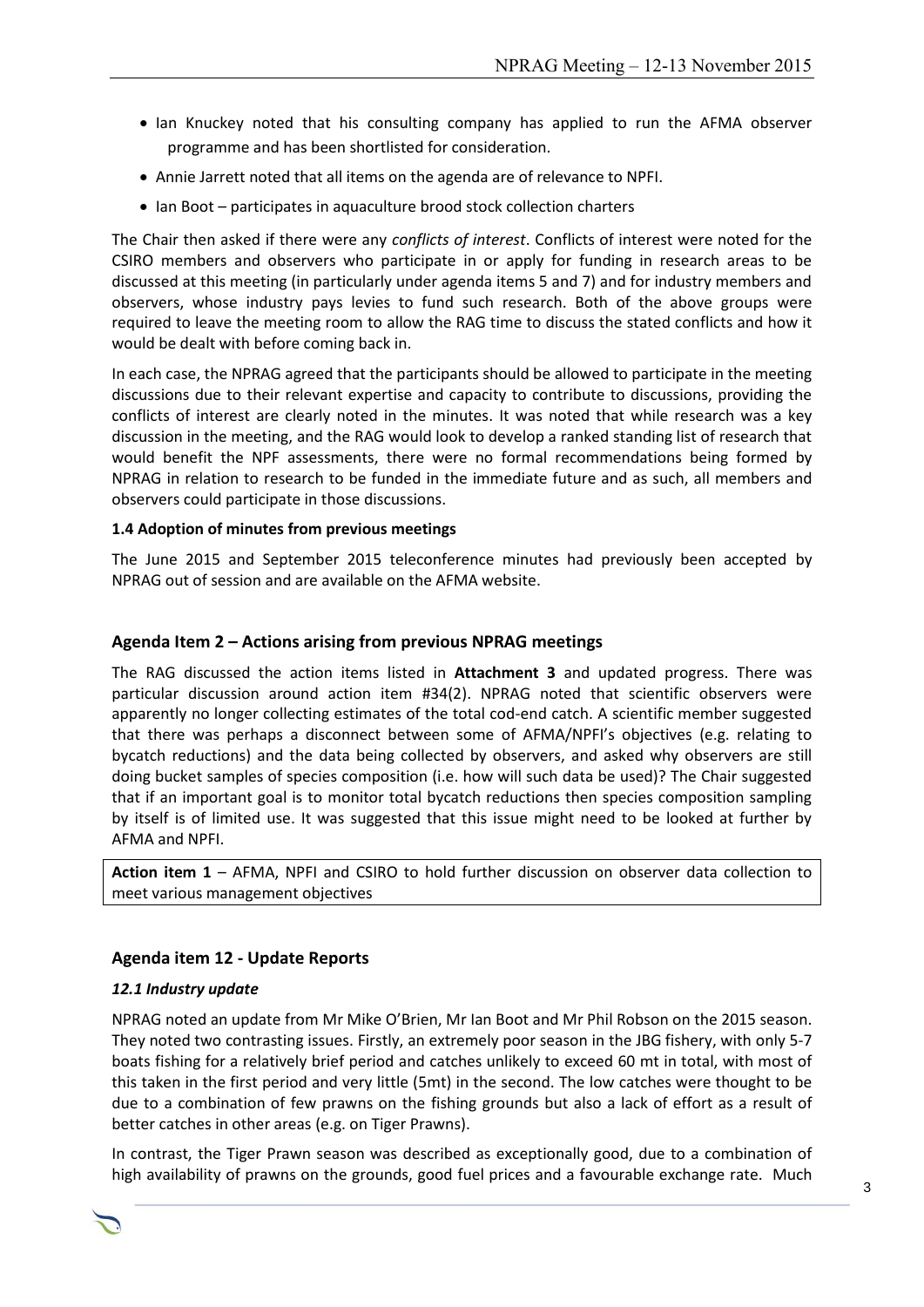of the product has been exported, although sales into China have slowed. Some concern was expressed regarding the unusually high level of catches of U6 and U8 Tiger Prawns much earlier in the season, with an industry member questioning whether this would have allowed enough escapement to support sufficient recruitment the next season. Industry members and observers predicted a total season catch of Tiger Prawns exceeding 4000mt. Industry members felt that the high catch rates occurring throughout the fishery indicate that broader environmental factors are driving good recruitment and availability. A scientific observer suggested that high temperatures in the GoC may have accelerated growth rates, resulting in the larger prawns that were observed earlier in the season.

## *12.2 AFMA update*

NPRAG noted an update from Mr Shane Fava (AFMA member) and Dr Don Bromhead (NPRAG EO) on key management and policy processes relevant to the NPF. Issue covered included:

- **Observer Program Market Testing -** AFMA continues its testing of the market regarding opportunities that may exist to outsource the current AFMA Observer Program and will now engage the shortlisted RFT respondents to provide a tender for the observer program.
- **ERA-ERM Update -** Recent reviews of the Ecological Risk Assessment (ERA) and Ecological Risk Management (ERM) Framework and fisheries policies have identified where both the policies, associated guidelines and the ERM Framework can be updated and improved, and importantly, and how the three might interact in future. AFMA is now drafting a Guide to ERA-ERM, which is due for completion by the end of 2015 and will be released to RAGs and MACs for consultation in early 2016.
- **Harvest Strategy and Bycatch Policies Update** The Department of Agriculture is currently consulting with the Department of the Environment on the draft Commonwealth Fisheries Policy, Commonwealth Policy on Fisheries Bycatch and the Commonwealth Fisheries Harvest Strategy Policy and Guidelines. The timing for consultation on these is uncertain. FRDC has funded technical work to develop Guidelines for the revised Commonwealth Bycatch Policy.
- **Science Quality Assurance Standard/Guidelines project -** The first draft of the project report, including draft quality assurance Guidelines, was recently completed and is now under review. AFMA will seek RAG comment on the draft report in early 2016, followed by a second project workshop. Implementation is planned for the second half of 2016.
- **Brood stock permits** AFMA is looking to develop a clear and transparent policy on the process for allocating broodstock permits (e.g. when, how, who). This is particularly important given the pending Seadragon prawn aquaculture development. A recent meeting with Sea Dragon was attended by 17 different government agencies/departments. The company is still looking for investment/funds. The AFMA member clarified that at this stage they are looking to acquire 75 pairs of broodstock, four times a year.

**Action item 2** – AFMA to update NPRAG on progress towards the Sea Dragon prawn aquaculture development at future meetings

## **Agenda Item 3 – MEY trigger review for White Banana Prawns**

The RAG noted the presentation by Dr Don Bromhead (NPRAG EO) outlining a number of issues that the NPRAG might wish to review to test the suitability and performance of the MEY trigger for White Banana Prawn. NPRAG was asked to discuss any potential improvements that might be made to the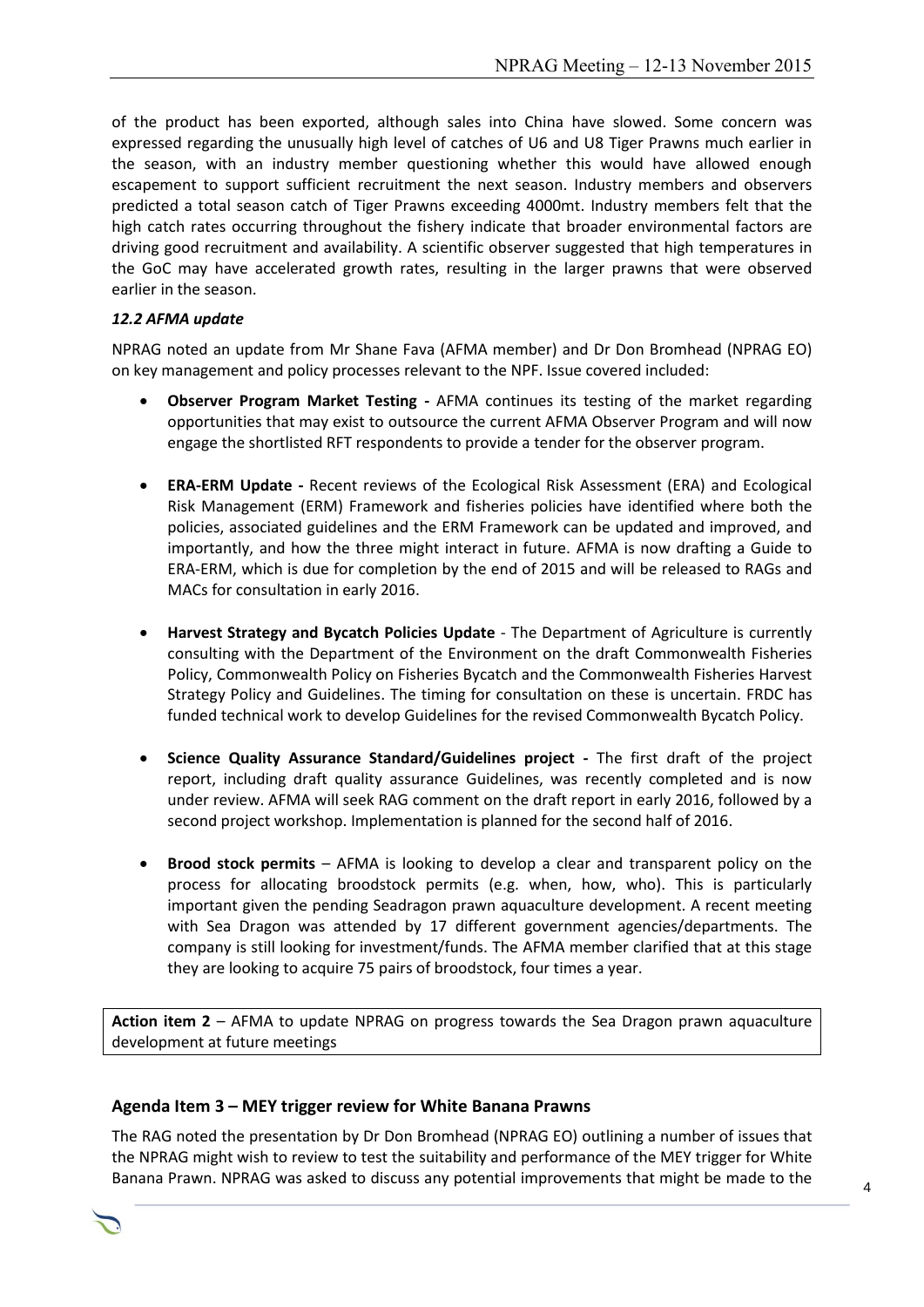current method, and develop advice for NORMAC as to whether the MEY trigger methodology should be adopted in its current form to estimate future trigger levels, or requires modification/improvement.

The following minutes are not strictly chronological but attempt to group the NPRAG's discussions of this agenda item into sub-topics, for clarity of understanding, noting that NPRAG's discussions moved back and forth between different sub-topics.

#### *General comments on MEY trigger and review*

During the discussion, industry members stated on a number of occasions that the MEY trigger was working well and questioned the need for it to be reviewed. In response, the Chair noted that the trigger was developed to provide an economic reference point for the fishery, while the lower limit buffer was to ensure sufficient escapement. He reminded NPRAG of the Commission's requirement for review, MSC requirements and the importance of the MEY trigger for managing the fishery in the absence of a conventional stock assessment process. NPRAG needs to be able to demonstrate to broader stakeholders a proper review process.

#### *Price and cost inputs*

NPRAG considered the impact of prawn prices and fuel prices on MEY trigger variability, noting that fuel prices were actually what was paid on any given day and this would vary if the operator was unloading in port or to a supply barge). It was identified that for the current year the average prawn price was \$12.75 and the average fuel price was \$0.7675 (fuel price is the price on any given day averaged across the directors of NPFI). Looking back on the season, Industry Members agreed the estimate of prawn prices was quite accurate and that fuel prices provided the greatest area for variability (depending on the operations of individuals). They stated that the current dynamic trigger is more appropriate than the previous static 500kg/boatday trigger and the 15% buffer around this figure is an important industry driven safety net for the fishery (given that the MEY trigger can be significantly lower than 500kg/boatday). NPRAG noted that economics is not the only driver in the development of the trigger and that there still needed to be provisions for escapement of banana prawns.

## *Differences in the end of season CPUE v trigger CPUE*

The discussion paper posed the question as to why the fleet has in the past stopped fishing at CPUE levels significantly exceeding the current (and past season) trigger limits (e.g. exceeding 425kg which itself significantly exceeds the estimated MEY CPUE)? Is the MEY trigger estimate an accurate reflection of actual MEY or is there another explanation for the apparent disconnect?

Industry members and observers noted that it is not the whole fleet, but rather the activity of individual vessels and some have fished well early and have "had enough" and/or have started targeting tiger prawns. They further noted that numerous localised effects (such as rainfall) cause annual variations to fishing activity patterns. The size of boats operating and what their respective characteristics and business models also provide scope for variation. CSIRO noted that a CSIRO student will soon commence analyses of the operation of MEY at a boat level to assist in gaining a better understanding MEY at the fishery level.

The question was posed whether some boats still fish when they are not making money? In some instances fleets out of Darwin finish early because fishing in the particular ground they work may not have been that profitable. Alternatively fleets fishing out of good areas stay out longer (decisions can be greatly impacted by the JBG).

Industry members questioned why, if the fleet is staying above the trigger points the issue needs further consideration. The Chair responded in saying that AFMA and NPRAG need an explanation as to the variation. The best justification may be that we are dealing with a fleet trigger and that if it were based on the activities of individual operators the differences might be much less.

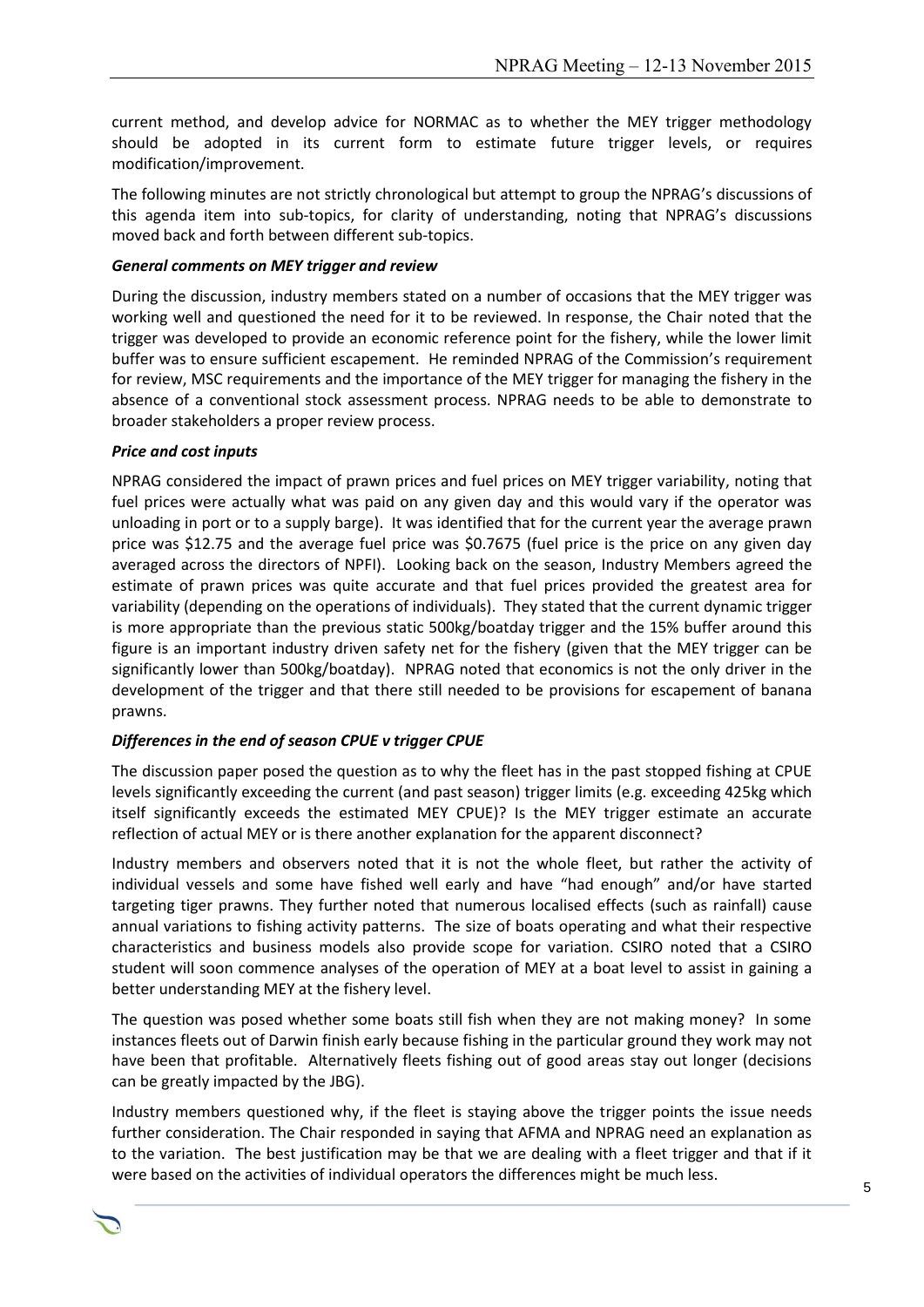The Chair noted that there are many individual boats and operating scenarios, meaning there will always be a high degree of variability. NPRAG clarified that while some vessels leave the fishery earlier than others, it's not the entire fishery ceasing operation prior to season end date (many are still fishing). NPRAG noted industry comments that some boats hang around at the end of the season not catching much, and particularly some small boats will never achieve the trigger limit, yet can still make a profit.

## *Does the trigger setting approach require further testing and review?*

AFMA asked if the trigger and buffer approach allow for enough escapements in bad years, and how it might be possible to test this. NPRAG noted that the MEY trigger has been tested from an economic perspective and it is working well, this was done through the application of extensive simulation testing by CSIRO (Buckworth et al. 2013)<sup>1</sup>. But it has not been tested from a sustainability perspective due to the lack of a defined stock recruitment relationship. The Chair noted that the fishery has recovered from very low levels very quickly under much higher fishing pressure without the protection of any trigger limit to ensure escapement. Nevertheless, the Chair indicated that we might need an answer that is more defendable than simply that the fishery has not collapsed the stock yet when fishing at CPUEs above 500kg/boat/day. This discussion was re-opened on Day 2 (see summary and conclusions below).

## *Does the MEY trigger give consideration to effort creep/increases in fishing power.*

NPRAG considered the question of whether the underlying relationship between biomass and CPUE has changed through time, and the implications of that for ensuring that the lower buffer limit (425 kg) remains sufficiently precautionary from a sustainability (escapement) perspective.

Dr Bromhead and the Chair explained that increasing fishing power changes the relationship between CPUE and stock biomass. This is important because the lower CPUE buffer limit has been set based on the idea that it is associated with a stock biomass level, below which escapement *might* be too low to support the future stock. However, if fishing efficiency increases over the years, the catch rate (CPUE) associated with that same biomass level will increase. Subsequently, if the stock were to decline to that same biomass level in future, the CPUE will be higher (due to higher fishing efficiency) than the original buffer limit, and it will not be triggered. The lower buffer limit would only be triggered if the fishery drove the biomass well below the level originally considered to represent a potential risk to escapement. It was noted that increasing fishing power in the banana prawn fishery was identified through Shijie Zhou's research.

An NPFI member asked why there is concern about the impact of the banana prawn fishery now when there was not previously concern when the fishery was much larger (more boats). The Chair clarified that 500kg/boat day was previously agreed to be an indicator of a level of remaining biomass that would ensure a good level of escapement. Increasing fishing power means increasing catch rates relative to biomass, so over time the trigger might not afford the intended protection.

The economic member mentioned that there is no evidence that catch levels impact on White Banana Prawn abundance. This is about the lower biological limit that we want to put in place to be precautionary.

NPRAG then focused on the fishing power analysis of Dr Zhou and asked that CSIRO determine if there has been a fishing power increase or change since 2008 as this is the recent period most

Chair Rob Lewis c/- Executive Officer Tony Kingston, 155 Faulkland Rd, Gloucester NSW 2422



1

<sup>1</sup> Buckworth, R. C., Ellis, N., Zhou, S., Pascoe, S., Deng, R.A., Hill, F.G., and O'Brien, M.. (2013). Comparison of TAC and current management for the White Banana Prawn fishery of the Northern Prawn Fishery. Final Report for Project RR2012/0812 to the Australian Fisheries Management Authority, June 2013. 46p. ISBN: 978-1-4863-0107-2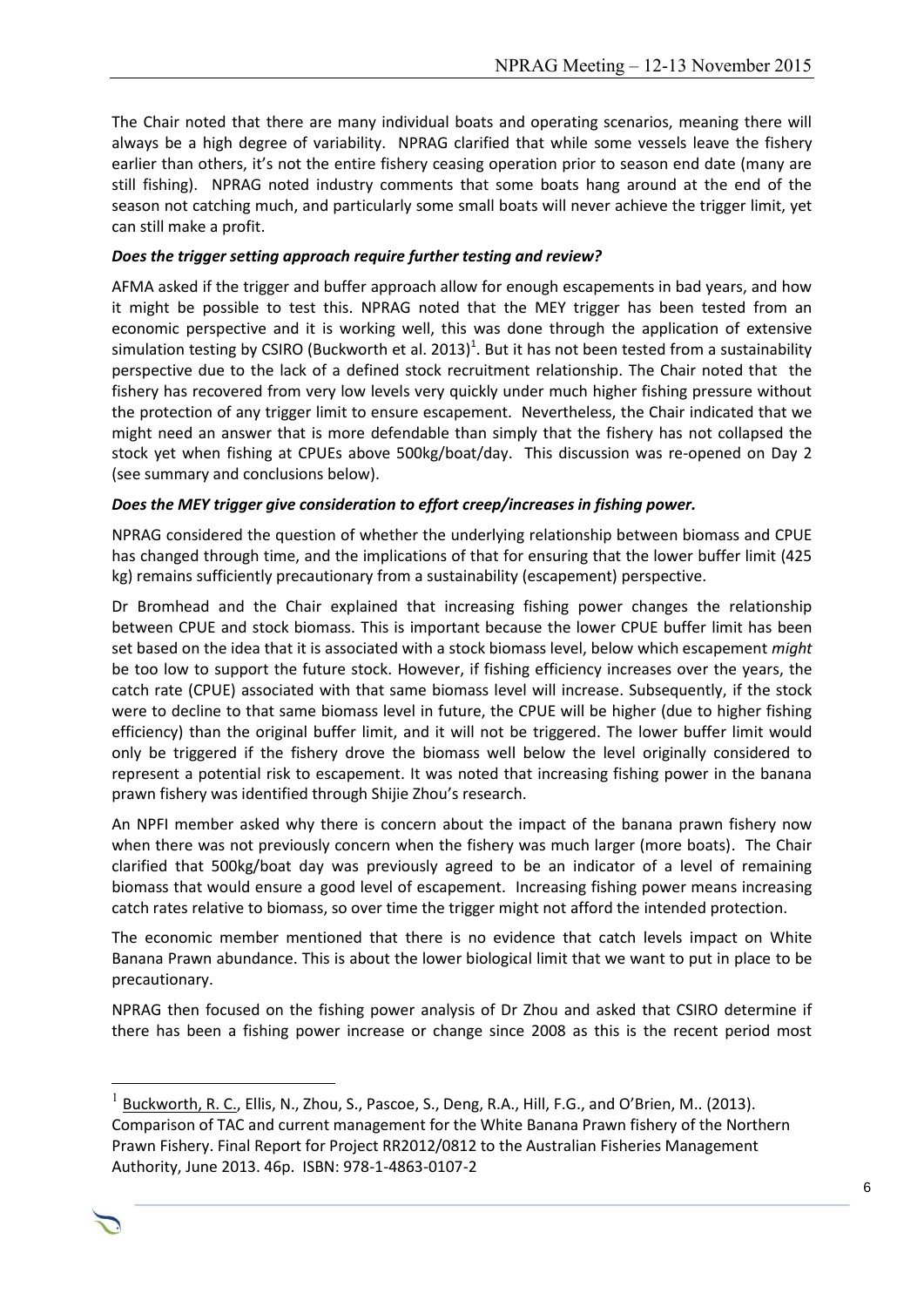relevant to consideration of the current issue. CSIRO brought relevant information to the NPRAGs attention in relation to this matter later in the meeting.

#### **Action item 3** – CSIRO to distribute Dr Zhou's fishing power report.

#### *Is there a consistent bias in boats for the fishery at a particular time.*

NPRAG noted industry statements that vessel decisions to leave the fishery are not biased to less or more efficient vessels or the same vessels each year but rather it is more dependent on the boat and its fishing success that season as to who leaves first and who is there at the end of the season.

**Action item 4** – NPRAG to examine this question further upon completion of Dr Sean Pascoe's student's research into boat level MEY factors

#### *Is the 15% buffer valid.*

NPRAG noted that the lower buffer limit of 425kg/boat/day was derived by substracting 15% from the original 500 kg/boat/day trigger and is intended to ensure sufficient escapement from the stock. However, this was based purely on the observation that such levels had not previously resulted in stock collapse and there was no stock-recruitment basis or other biological basis for the number chosen. Currently there is no other more appropriate method upon which to determine what the lower limit should be.

Boat level profitability plays a big role in the uptake of the trigger. An industry member suggested that as a general rule small boats do leave the fishery earlier to go off and target tigers, noting in a good year they will all stay on bananas. The owners of private boats have a different model of what it means to be making a lot of money.

#### *Repair and refit costs*

NPRAG felt the current incorporation of repair and refit costs in the MEY trigger estimation was appropriate.

#### *Scaling factor*

NPRAG did not feel that there was a need to introduce a scaling factor into the MEY trigger estimation process until the process and inputs to the MEY trigger estimation were substantially more precise than they currently are.

#### *Retrospective check of price and cost data*

Noting that the prawn price and fuel cost data used to estimate the MEY trigger are based on season start figures provided by industry, the AFMA member asked if it would be useful to undertake a retrospective check after each season to determine how close the MEY inputs were to what the season prices and costs ended up being (which would have flow on impacts for the MEY trigger estimate). Industry members questioned why such validation was needed and AFMA indicated it would help to determine how close the trigger estimate was to the actual end MEY value. It was suggested this validation might be done via the end of season NPF survey data.

## *ACTION 5 – Fuel and cost data inputted to MEY trigger estimates to be validated via end of season NPF surveys*

#### *Summary and conclusions*

On Friday 13<sup>th</sup> November the Chair re-opened the discussion on this item to seek some clarity around the group's conclusions, and to ensure the RAG could provide a clear response to NORMAC and ultimately the Commission in relation to this matter.

Noting that the fishery has generally ended with CPUEs significantly higher than the MEY trigger limit, the Chair suggested that a more comprehensive review of the trigger should occur if the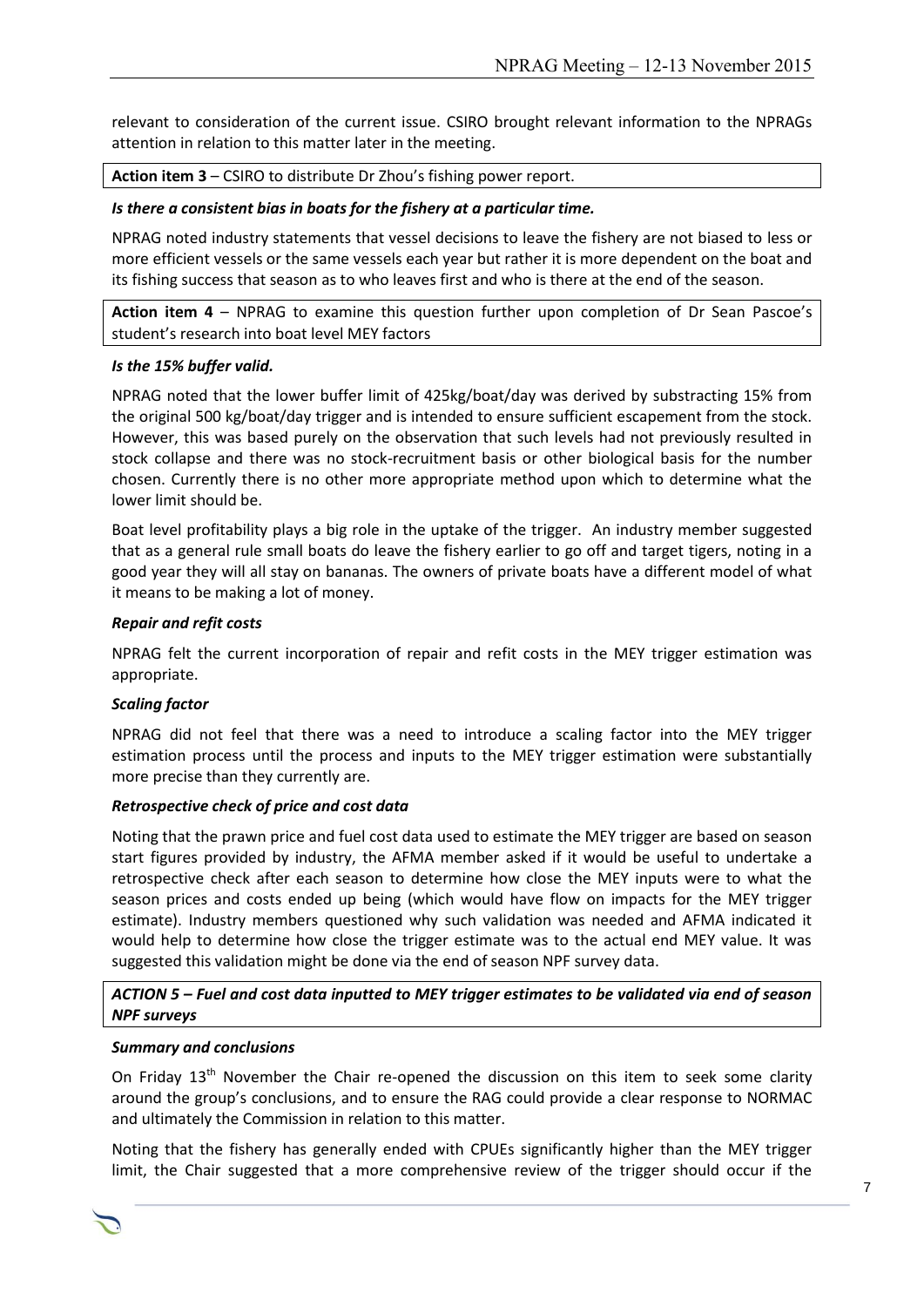fishery CPUE drops below the 500kg/boat/day mark in the last two weeks of the season, three years in a row.

He noted that Dr Buckworth had investigated the fishing power analysis included in Zhou et al.  $(2014)^2$  which had indicated an increase in catchability in the banana prawn fishery since 1987. The majority of the increasing trend occurred prior to 2007, and in the later years (2007-2011) the data were noisy with no clear trend in those years. He recommended that it would be useful to undertake a fishing power analysis within the next 2-3 years, and potentially this could be done by expanding the tiger prawn fishing power proposal to include the banana prawn fishery.

Industry expressed a number of concerns with the proposal, including a perception that increasing fishing power meant that the acceptable limit CPUE triggers would only increase through time as a result. The economic member noted that there is no evidence for a stock recruitment relationship. The key question is, how precautionary is the 425kg/boat-day limit? He agreed with the AFMA member's suggestion that perhaps a short review document outlining the basis and justification for the current trigger needed to be developed to further inform discussion of this issue.

**ACTION 6 –** AFMA to develop a short review document outlining the basis and justification for the current trigger.

In concluding discussions on this item, NPRAG members recommended that the current MEY trigger arrangements continue with the following two conditions: 1) conduct a banana prawn fishery fishing power analysis (as part of an expanded tiger prawn fishing power analyses); and 2) review the trigger's potential impact on sustainability if the CPUE during the last fortnight of the fishery is below 500kg for three consecutive years.

## **Agenda Item 4 – Tiger prawn assessment**

There was no tiger prawn assessment conducted in 2015. The NPRAG noted the presentation (and paper) by Dr Rik Buckworth which provided an overview of the intended data inputs, assessment process, base case settings and key assumptions in the Tiger Prawn assessment to be conducted in 2016. He noted that a range of sensitivity tests are conducted in addition to the base-case model to test uncertainties around some of the key parameters, including testing low and high fishing power scenarios. He noted that none of the sensitivity tests conducted to date have identified any factors having a very large influence on the end "management relevant" outputs. However, in response to a question from AFMA, he indicated that further thought would need to be given as to whether some of the key assumptions listed in the paper need to be tested via sensitivity analyses.

**ACTION 7–** CSIRO to consider the need for further sensitivity tests on key model assumptions for the Tiger Prawn assessment.

#### **Agenda Item 5 – Northern waters impacts update**

#### *Northern Australia White Paper*

Mr Shane Fava (AFMA member) provided an overview of the "*Australian Government White Paper on Developing Northern Australia'* and highlighted references made in the document to developing Northern water resources and the potential for impacts on the fishery ecosystem. He noted that based on this information, and the outcomes from Bayliss et al. 2014, that there exists a significant potential threat to the viability of the NPF associated with the development of Northern water resources. This has led NORMAC and the NPFRAG to recently emphasising to the ComFRAB and the

Chair Rob Lewis c/- Executive Officer Tony Kingston, 155 Faulkland Rd, Gloucester NSW 2422

<u>.</u>

 $^{2}$  Zhou, S., Buckworth, R.C., Ellis, N., Deng, R.A., and Pascoe, S. (2014). Getting all information out of logbooks: estimating banana prawn fishable biomass, catchability and fishing power increase, with a focus on natural mortality. *ICES Journal of Marine Science.* **72**,54-61.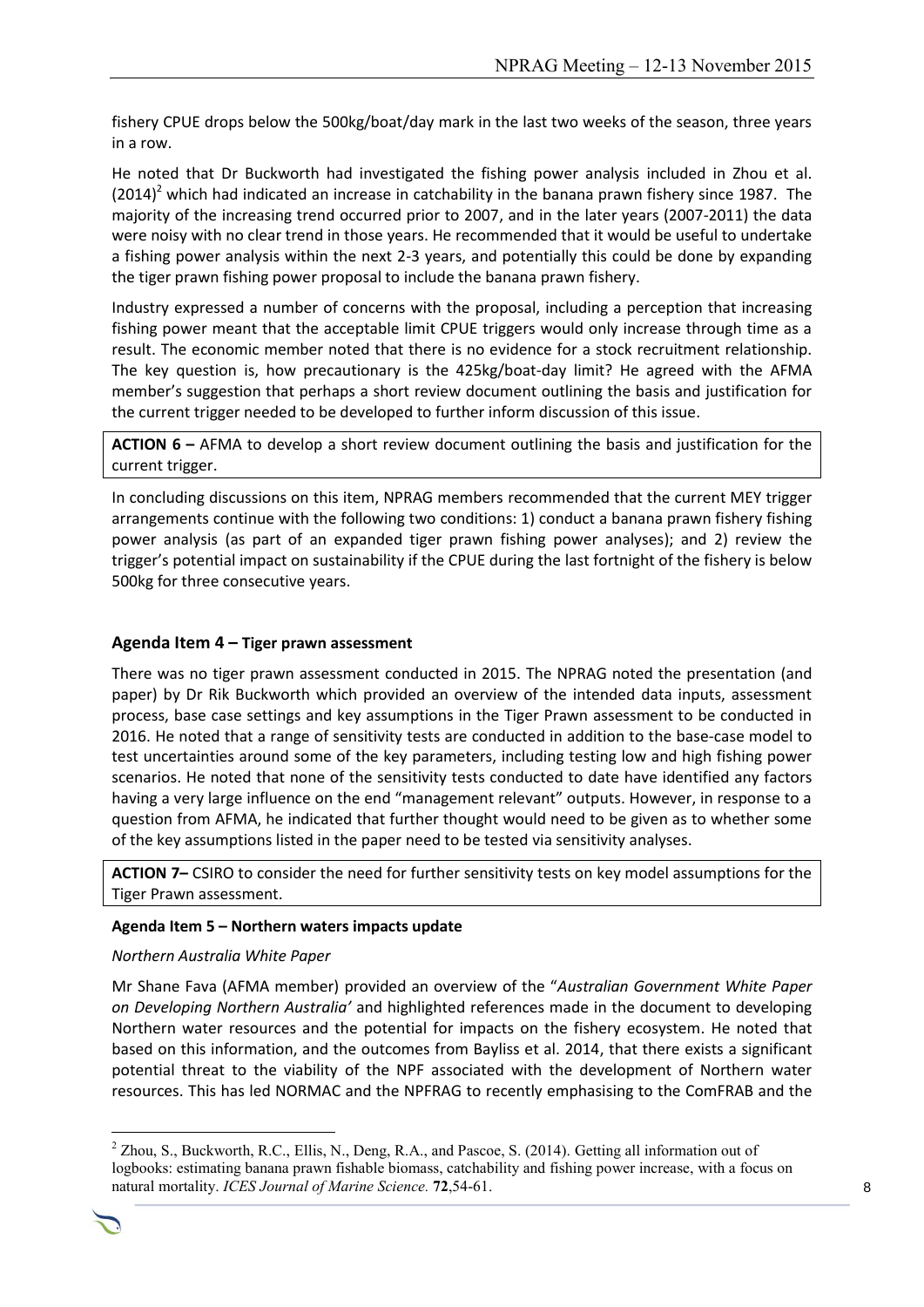ARC the priority need for research into the impacts resulting from the development of Northern water resources. Avenues for funding from other bodies such as GrowNorth and NESP will also be investigated.

#### *Grow North*

Mr Fava also provided an update on the *GrowNorth CRC Programme* which is being proposed to deliver high impact research that will lower investment barriers and enable significant capital to flow to development in the north. Among the key objectives of the GrowNorth CRC Programme is the commitment to socially, environmentally and economically sustainable development. GrowNorth has been established to offer a long term collaborative commitment enabling many of the seemingly intractable issues about northern development to be addressed.

#### *NESP*

Professor Michele Burford (Griffith University) provided an update on the National Environmental Science Programme (NESP) which is a long-term commitment to environment and climate research with funding of \$25.5 million per year during the life of the programme. The \$142.5 million programme is being delivered through six research hubs. For the NESP Northern Hub, key areas of focus are the Gulf and Western Cape York (including Flinders, Gilbert and Mitchell).

A project on environmental water requirement for the Gulf fisheries will determine the contribution of rivers to the fishery, including a) Habitat available in southern Gulf rivers; b) Postlarval recruitment & juvenile densities in rivers; c) Environmental tracers linking prawns in fishery to prawns in estuaries and d) Hydrology of rivers. It will also model contributions to identify risks associated with the development of water resources. The outputs of the project will be a model to evaluate the trade-offs associated with water resource development. Activities will focus around developing a framework to test development scenarios that integrates improved models, including firstly, flow contributions to fisheries and secondly, fisheries and agricultural production;

The RAG discussion focussed on the following three areas:

*Project focus*: Industry members were concerned that the project would mainly generate a crude comparison of the value of agriculture versus fisheries without taking into account other factors, but Dr Burford indicated it would be a more refined examination and would provide the Queensland State government (a project participant) an understanding of all the key issues and considerations. Industry noted concerns that the State government had already handed out water rights and some land clearing has already started. Professor Burford noted that despite this they still required information on impacts to feed into future decision processes. The Chair suggested the Government should be looking at "minimal environmental flows".

*Project scope*: A scientific member asked why it was necessary to repeat post larval recruitment surveys that had been conducted in the past. Professor Burford indicated that they wished to ensure that information used in the models was more recent and reflected the current system state.

*Collaboration*: NPRAG noted that there are a number of different related proposals being developed or already developed relating to potential fishery impacts and stressed the importance of different research groups communicating, collaborating and leveraging off each other, possibly via a formalised steering group. A scientific observer noted that CSIRO is involved via the Land and Water programme (not Oceans and Atmosphere) but that NESP could fill important gaps and complement the models to be developed by Eva Plaganyi and Shane Griffiths. The RAG Chair requested that the various project collaborators and Professor Burford provide regular updates to the RAG regarding progress in this important research area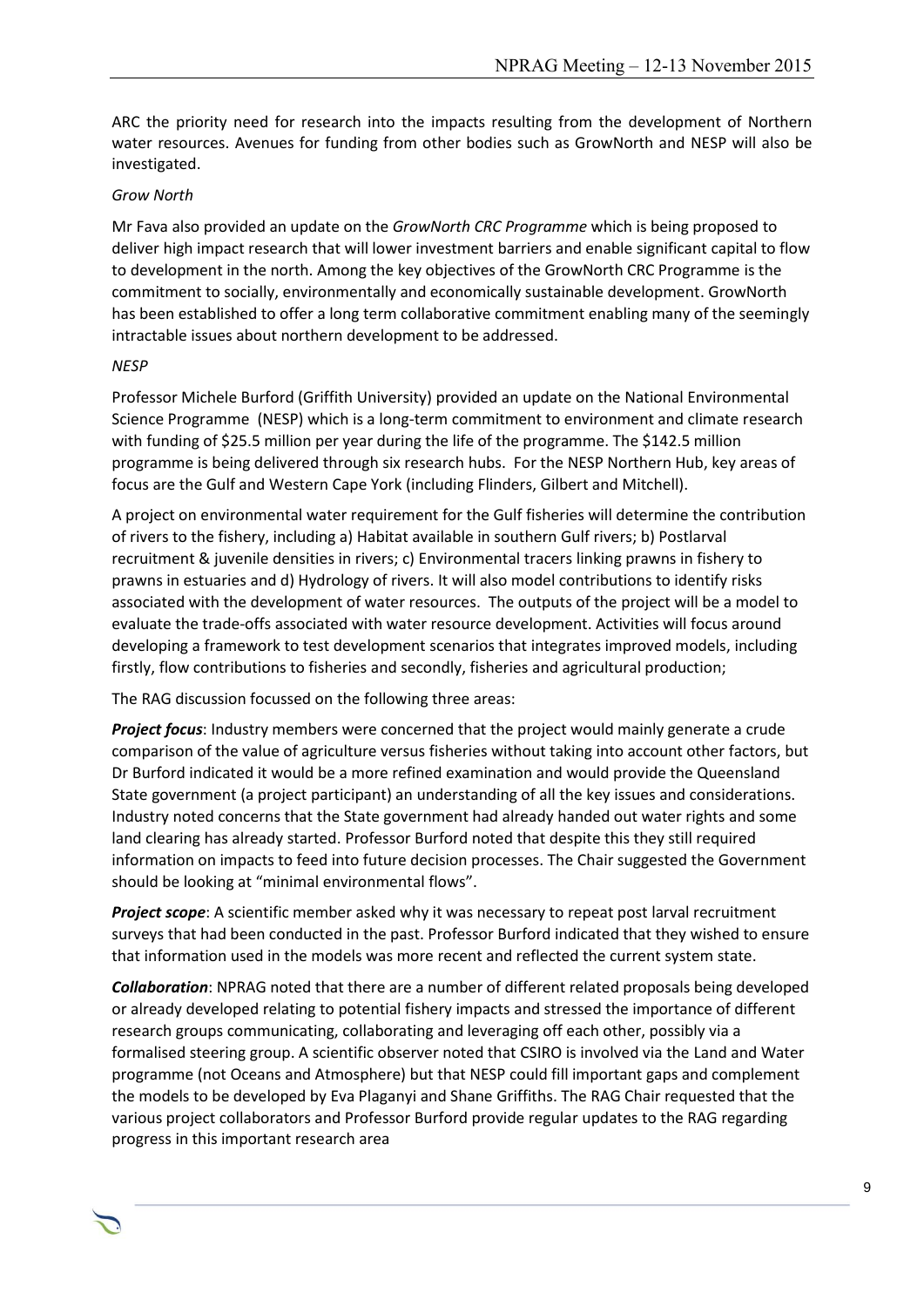**ACTION 8 –** CSIRO and Griffith University to provide updates to RAG on northern waters impacts research

### **Agenda Item 8 – Habitat ERAs research update**

Dr Roland Pitcher provided an overview of *FRDC Project No 2014/204: Implications of current spatial management measures on AFMA ERAs for habitats*. He noted that AFMA has a need to extend the ERAs covering habitats and communities, taking into account the new information, methods and management. In particular, AFMA specified a requirement for a gap analysis to determine the extent to which individual fishery ERAs, and hence ecological risk management (ERM), need to address habitats, considering there are now other fishery management measures in place — including effort reductions & closures — and following the finalization of the CMRS network.

The project identified 22 habitat assemblages in the NPF. About 19.6% of the NPF area (0–150 m) is closed in CMRs, ~0.2% in MPAs and ~0.7% under fishery regulation — the total closed is 20.5%. The annual footprint of the NPF trawl fishery is 1.6% overall, and the multi-year footprint is ~2%, with most trawling around the perimeter of the Gulf of Carpentaria in assemblages '9' & '2'. These assemblages have footprints of 13% & 5.7%, trawled annually about 1.9 & 1.4 times on average. Total swept area ratios are 24.7% & 7.9% respectively. Other assemblages with notable trawling include assemblage '14' across Arnhem Land, and parts of assemblage '10' in the western gulf. These footprints are indicative of the relative potential for habitat risk and priority for future AFMA habitat ERAs.

In response to NPRAG questions, Dr Pitcher noted:

- a. Observer data were not included due to a lack of time to do so, but might be in future.
- b. The project tested a broad range of cluster options and while there was some sensitivity to how many clusters the fishery was divided into, the risk scores were relatively stable across different cluster configurations.
- c. There are relatively few key fishery areas lacking survey or other data. The southwest area was probably the most sparse in terms of underlying data. He indicated he would check the risk scores in area 9 after the RAG noted some inconsistencies in the tables presented.

The Chair asked how the results of the project would now be used and Dr Pitcher indicated that they would be used to determine which fisheries and which areas needed to be examined more closely to better understand risks posed by the fisheries to those habitats.

## **Agenda item 13 – MSC update**

Ms Annie Jarrett from NPFI provided an update on MSC requirements as relate to the NPF, noting that the NPF is due for recertification by MSC by November 2017. The  $4<sup>th</sup>$  surveillance audit and the re-assessment will commence in 2016. The RAG noted that a number have changes gave been made to MSC Standards since the original assessment in 2012, particularly in relation to how bycatch is assessed. Key points which need to be addressed to facilitate re-certification are:

• The need to to determine each byproduct species and each bycatch species, as a % of the total catch

- TEP species are treated separately, with catch data required for all TEP species the need to identify and assess vulnerable marine eco-systems
- Sawfish as a key risk to ongoing assessment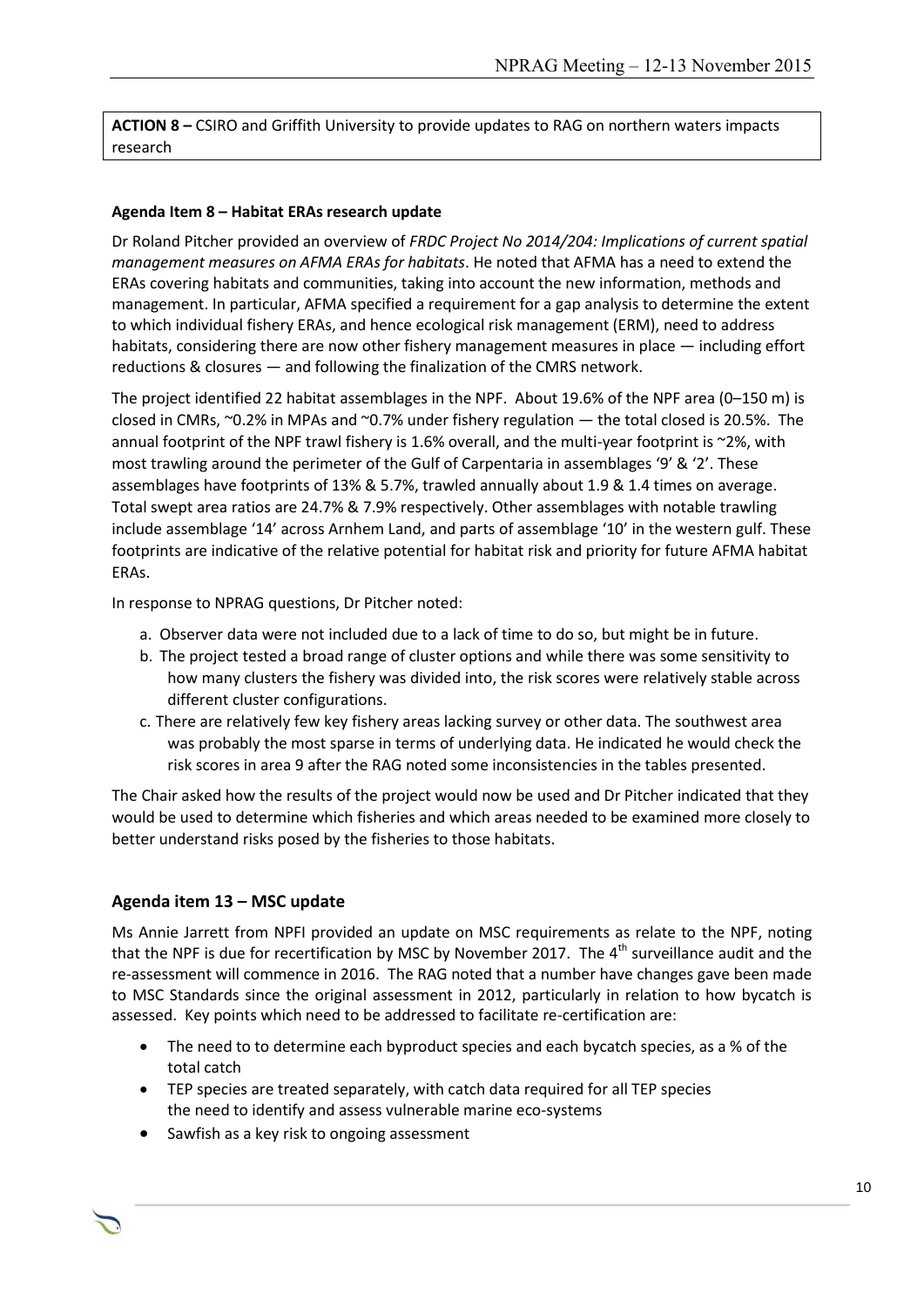The Chair noted that MSC pursues continual improvement of its processes and has identified that changes are needed in relation to its bycatch requirements.

Ms Jarrett explained the need to determine each byproduct species and each bycatch species as a % of the total catch to allow the CB to run a risk based assessment against main or vulnerable species. The need for proper protocols for observers to estimate total bycatch are now even more critical. She explained that MSC will in future classify main species as any individual species comprising > 5% of the total catch. Vulnerable species would be any individual species comprising greater than 2%. The CB will assess vulnerability by comparing these with the ERAEF medium and high risk species. Ms Jarrett indicated that any species comprising < 2% of the total catch and with medium/high risk can be excluded from this assessment.

Ms Jarret indicated that all catch data needs to be provided for TEP species which are treated separately. It was noted that a recommendation arising from the 3rd surveillance audit was that CSIRO re-evaluate the status of all EPBC Act listed species caught in the NPF and that NPFI work together with appropriate experts to determine a strategy to reduce interactions on any vulnerable species identified, especially those at highest risk. She noted that the audit report also recommended that, in response to the new initiative to examine habitat impact in the Commonwealth fisheries, the NPRAG should determine and justify which habitats are commonly encountered, vulnerable marine ecosystems (VMEs), and minor (i.e., all other habitats) before the reassessment commences.

NPRAG noted that a key risk identified by MSC is NPF interactions with sawfish (particularly *Pristis pristis*) and there is a need to undertake an updated SAFE analysis on these species. It was noted that the 2008 SAFE analysis undertaken by Zhou and Griffiths concluded that potentially the most vulnerable sawfish species to current commercial trawling in the NPF was *Pristis pristis* (freshwater sawfish). This species had an estimated fishing mortality close to its estimated minimum unsustainable fishing mortality and was one of several sawfish species which had also recently been listed under the EPBC Act as a 'migratory' species.

The RAG noted that NPFI is working with senior shark ecologist Dr Charlie Huveneers (Flinders University) to investigative innovative mitigation measures including the use of electric fields to deter sawfish from entering the trawl net. The work will be undertaken in consultation with Dr Peter Kyne, Charles Darwin University and research leader for the NESP Marine Biodiversity Hub project 'Supporting Management of Listed and Rare Species'.

The AFMA member presented some maps to demonstrate that interactions with sawfish (as a species group) occur throughout the NPF (averaging around 5/month over 10 years) but further investigation is needed to determine interactions with the species of interest. Species level identification by crews and observers will be critical in meeting CITES requirements.

NPRAG identified that there is a need to put together a comprehensive background information and data summary document so that the NPRAG can better understand the nature and extent of interactions prior to any additional research being undertaken.

**ACTION 9 –** AFMA/NPFI to compile summary information and data on sawfish interactions with the NPF

NPRAG discussed MSC requirements in relation to Vulnerable Marine Ecosystems (VMEs) and noted the potential for using Roland Pitcher's work to potentially address some of the MSC assessment criteria. Dr Pitcher indicated that CSIRO might be able to incorporate some aspects toward these requirements with its current project.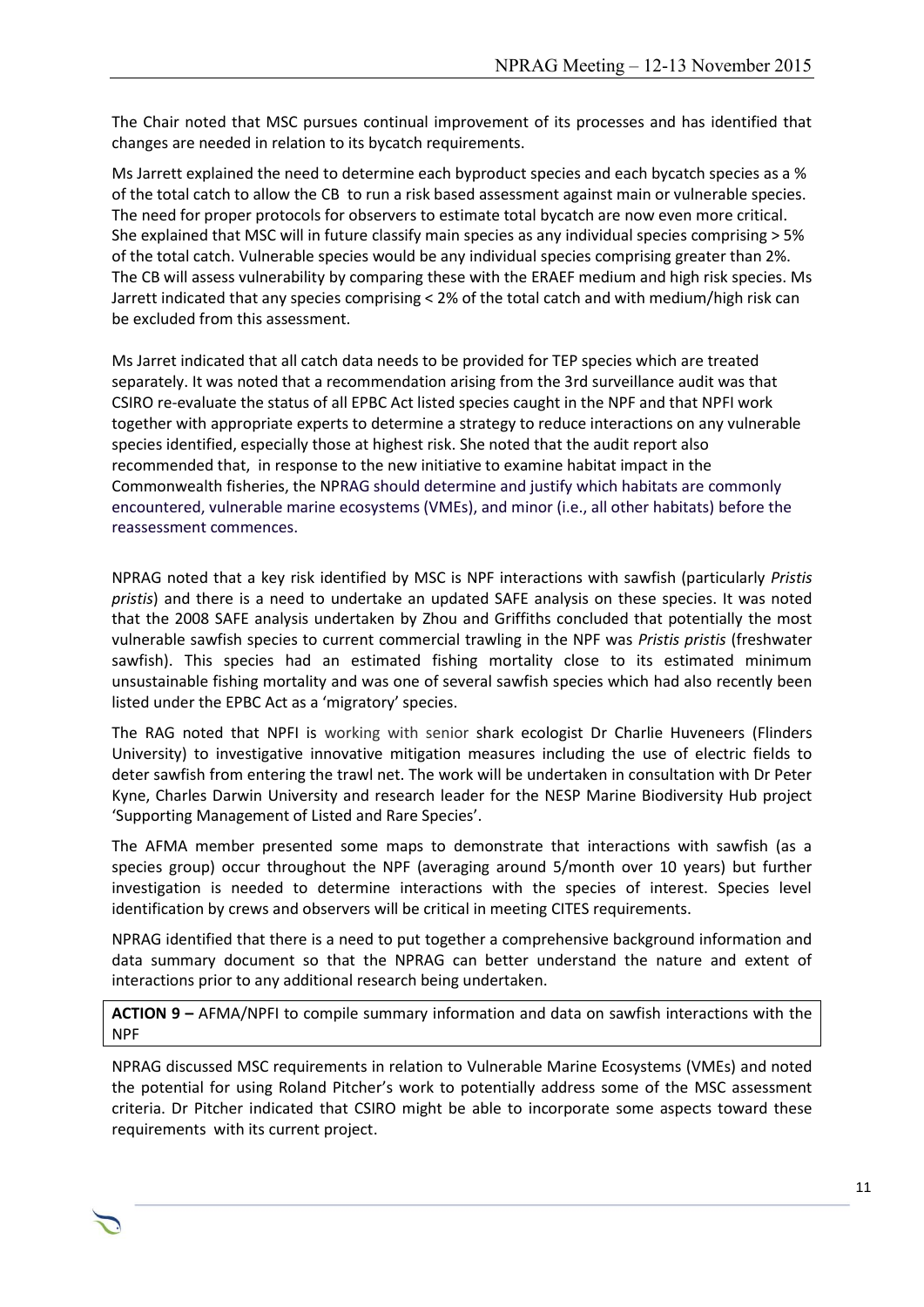**ACTION 10 –** CSIRO to address MSC VME requirements for NPF as part of its current ERA habitats project. This would be as comments on the occurrence of any sensitive habitat components within the more exposed NPF assemblages, with qualitative remarks about the potential risk to them. The comments could be expressed with reference to the VME vocabulary so the outputs could contribute more easily towards the MSC requirement re VMEs.

Industry members and observers expressed their sincere appreciation for the work undertaken by Dr Shijie Zhou and colleagues at CSIRO to help meet MSC requirements in the JBG.

The AFMA member noted that a number of other fisheries at AFMA have been through the MSC certification process and it might be beneficial to communicate with those fisheries to gain insights into the process.

**ACTION 11 –** AFMA/NPFI to contact managers and industry in other Commonwealth fisheries to discuss their experience with MSC requirements and processes

In concluding the discussion the Chair noted that it would seem very difficult for low data fisheries to pass the current MSC criteria but work is ongoing in this area.

## **Agenda item 6 - Research Cycles**

The AFMA member, Mr Shane Fava, presented a paper summarizing the annual ARF and FRDC research cycles and drawing attention to the status of these processes in the current cycle. He noted that the the recent COMFRAB meeting which was considering the northern waters impacts EOIs submitted by CSIRO, no recommendation was made while he was present. He noted that part of the previous lack of buy-on for such work was due to the Department of Agriculture not having been previously informed and briefed of the NPF's concerns and he stressed the need to engage the Department and make clear linkages with the Northern White paper. NPRAG requested that AFMA contact FRDC to seek clarification on why unsuccessful research providers were not contacted soon after their proposals had not been supported.

**ACTION 12 –** AFMA to seek clarification from FRDC regarding the timing of notifications regarding success/failure of EOIs and the reasons for delays in notifications.

Mr Fava noted that AFMA, NPFI and CSIRO would need to work out a process for progressing once they have heard back from FRDC. NPRAG also noted that if the EOIs were supported, the full proposals would be due by late January or early February, leaving not a lot of time for development.

#### **Agenda item 7 – Research project priorities**

The NPRAG Chair, Dr Ian Knuckey, opened the agenda item by noting that this presented an opportunity for the NPRAG to collectively assess a wide range of potential research projects that had been identified in recent years for improving the NPF stock assessments (primarily) and identify those priority projects that could then be funded in the long term as part of a continual improvement process for those assessments. The NPRAG considered a range of short overview proposals presented by Dr Rik Buckworth from CSIRO, in the following order (with meeting paper attachment letters listed):

- E Revision of the assessment model for the Red-legged Banana Prawn in the Joseph Bonaparte Gulf Fishery
- C Revision of NPF fishing power input data series and model
- A Alternative catchability and natural mortality estimation for Tiger prawns in NPF
- D Protocols for evaluating the NPF "species split" model
- B Assessing the effectiveness of the trigger reference point in the banana prawn fishery.

Chair Rob Lewis c/- Executive Officer Tony Kingston, 155 Faulkland Rd, Gloucester NSW 2422

 F – Strategic proposal: Including the economics of the banana prawn fishery in the NPF tiger prawn assessment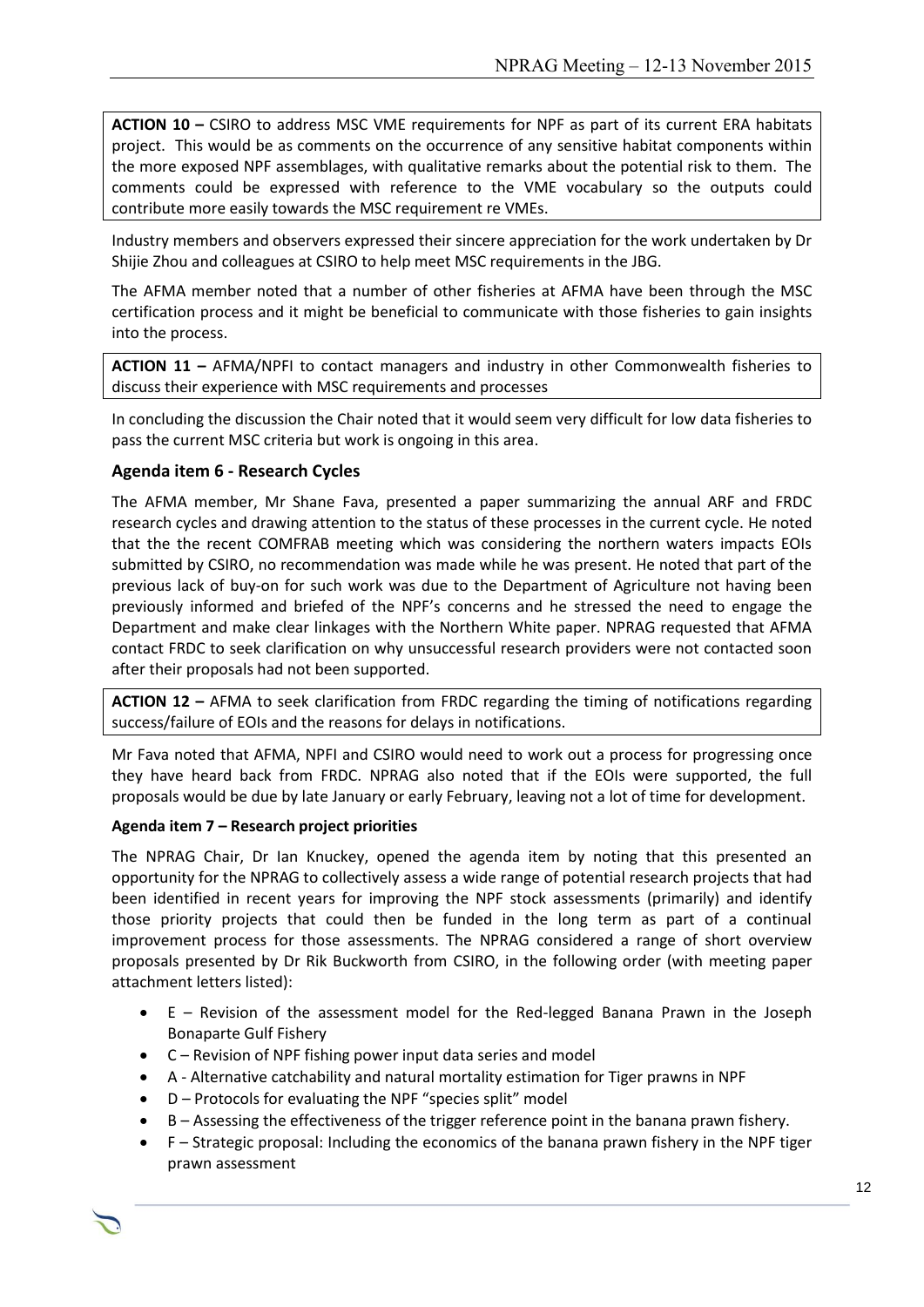- G A Management Strategy Evaluation Comparing the Value of Annual to Biennial Spawner Surveys in the Northern Prawn Fishery
- H Tracking indicators of ecological health and stability in the Gulf of Carpentaria

In considering these potential proposals, the Chair asked NPRAG members to provide general comments after each presentation, but that the NPRAG would consider and prioritize across projects at the end of the overviews.

*7.1 Revision of the assessment model for the Red-legged Banana Prawn in the Joseph Bonaparte Gulf Fishery (Attachment E to meeting paper)*

The proposed project aimed to re-develop the red-legs assessment model to improve a number of assessment processes, including those relating to harvest strategy requirements, outputs for recommended TAEs, reference point values, catchability and availability, uncertainty associated with the TAE model output, variability in recruitment estimates, and data inputs for assessing recruitment.

Dr Buckworth noted that the proposal costing does not include CSIRO in-kind contribution. An industry member suggested the model might consider tidal influences (on recruitment or availability) based on industry observations that this has recently influenced vessel catches and broodstock availability quite significantly. Industry also clarified that the season was likely to tally around 100mt from JBG (not the 5mt stated earlier which raised some concern among scientific participants). There was no further substantive discussion on this item.

**ACTION 13 –** CSIRO to investigate potential linkages between tides and prawn availability in the revision of the red-legged banana prawn assessment model (if funded)

#### *7.2 Revision of NPF fishing power input data series and model (Attachment C to meeting paper)*

The primary objectives of this proposal were to:

- 1. Review the historical fleet and gear data since 2010 and update the historical fleet tables with newly acquired information on vessels' gear and technology, obtained from the current gear survey or other sources;
- 2. Complete a qualitative assessment of the information supplied in the gear surveys since 2010, in particular assess the accuracy and adequacy of the information for fishing power purposes;
- 3. Check data quality for trawls hours reported in the logbooks since 2010 and review the method for imputing missing trawl hours;
- 4. Summarise new gear and technologies that are reported in the gear surveys since 2010, or as part of survey follow-up and in this context, consider what future work is required on the fishing power model, or associated input datasets.

Dr Buckworth noted that the project effectively constitutes a comprehensive update rather than a complete rebuild and that the primary investigator (Judy Upston) believed it was long overdue. The AFMA member noted that this project builds upon a requirement discussed at the NORMAC July meeting to look at fishing efficiency changes. Industry members indicated that they did not feel a lot had changed (methods/gear) in the Tiger Prawn fishery in recent years apart from the increase in quad gear and questioned the need for this project. Dr Buckworth clarified that the management of the fishery is dependent on fishing effort so it is important to know if fishing power is changing. This has been an issue focused on by the Commission. A scientific member suggested that it should be reviewed every 5 years or so while the Chair suggested you might review only when large jumps in fishing power occur, to investigate what might be driving those changes.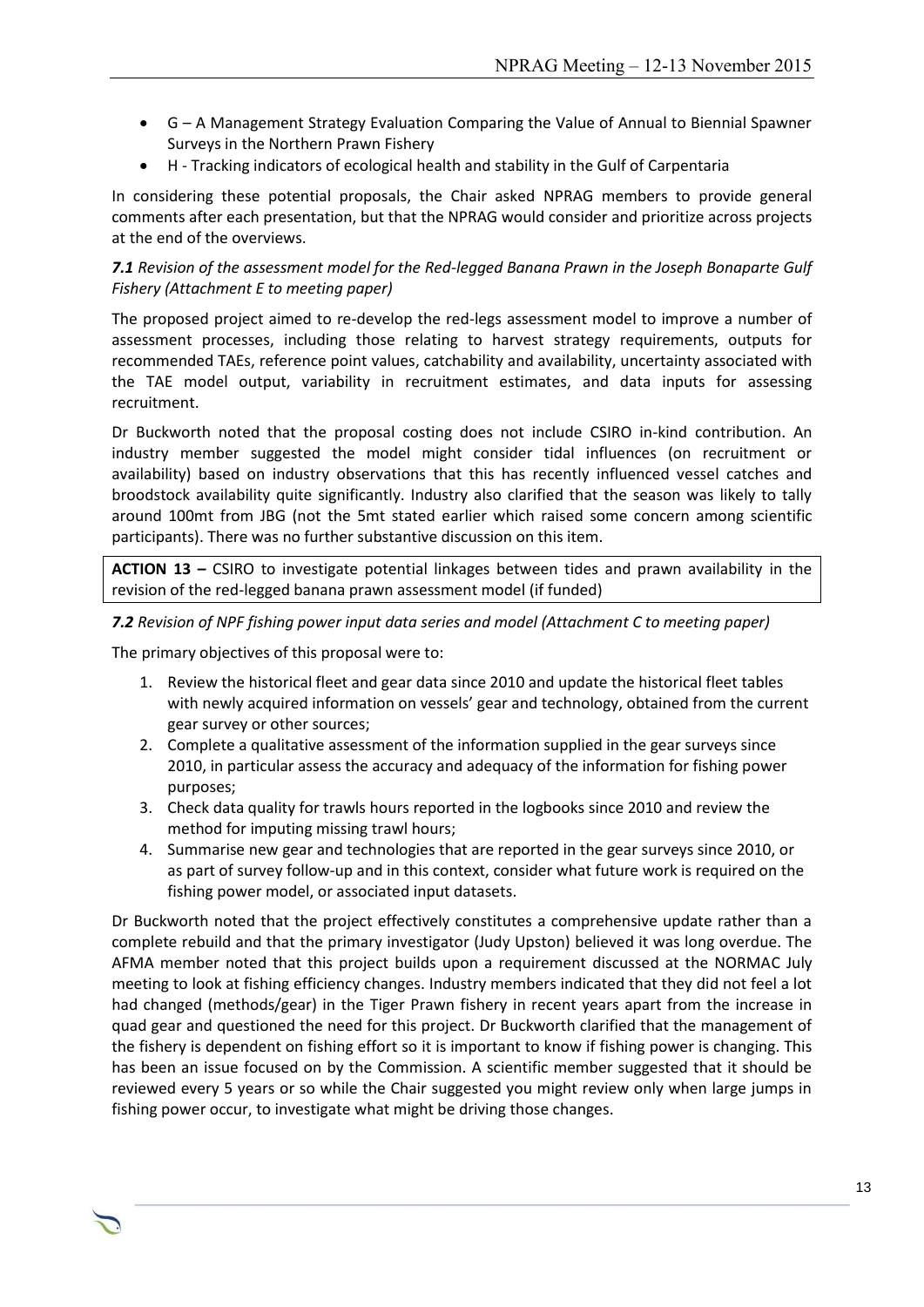## *7.3 Alternative Catchability and Natural Mortality Estimation for Tiger Prawns in NPF (Attachment A to meeting paper)*

The primary objectives of this proposal were to:

- 1. Apply an alternative method to provide a new estimate of M; and,
- 2. Provide catchability estimates for both species of Tiger Prawn, thereby providing a valuable cross-validation to the fishing power analysis, which describes the annual change in q for the fishery.

NPRAG noted that this proposal relates somewhat to the previous proposal (7.2). The Chair noted that there has been significant discussion about the need for and merits of this project in the past including at the CSIRO Stock Assessment workshop. Dr Buckworth indicated that the proposal originated from similar work done on banana prawns. Merits of the current method are that it is well established and well understood, incorporates swept area analyses and is independent of the fishery. The proposed work was intended to add to the existing approach. The economic member supported the proposal, stating that it seemed to be a better way of estimating catchability. However, AFMA queried what the response would be if the two methods delivered different results and Dr Buckworth suggested that might lead to a larger project investigating why the results differ and which method was more appropriate. An observer asked if there are sensitivity tests that have been run on the estimation of natural mortality (M) and Dr Buckworth indicated that this had been undertaken, but not every year. A scientific observer stated that there is a risk that the proposed approach loses some critical information as it ignores additional independent information that is currently used to explain fishing power, and instead estimates several factors in a combined manner, so that the drivers of fishing power change are not so apparent. The method is also critically dependent on the assumption that there is no recruitment during the fishing period, which is unlikely to be true for tiger prawns.

#### *7.4 Protocols for evaluating the NPF "species split" model (Attachment D to meeting paper)*

The primary objectives of this proposal were to:

- 1. Identify trends in deviations in species composition from model predictions (with and without an update to training data) and provide recommendations on potential actions.
- 2. Develop methods by which the performance of the species split model can be regularly evaluated against data from surveys; and,
- 3. Evaluate whether the Scientific Observer program provides suitable data;

Dr Buckworth noted that the project arose out of concern over the potential for time trends in species split data, and thus the need to develop some diagnostics and testing to ensure that there is no annual trend away from that currently assumed. He noted that ascertaining whether the species split has changed is data dependent and that potentially environmental factors could drive such changes. The economic member noted that the project has the potential to inform the economic model and change the definition of revenue.

## *7.5 Assessing the effectiveness of the trigger reference point in the banana prawn fishery. (Attachment B to meeting paper)*

This proposal was presented by Dr Sean Pascoe. The primary objectives of this proposal were:

- 1. Improving the estimate of the trigger taking into account the change in average efficiency over the season. This is partly being looked at by QUT PhD student, but will require a bit more supervisory input to bring it up to something useful for the fishery
- 2. Determine whether the MEY trigger reference point actually maximises net economic returns? Describe a perfect situation that can be used as a benchmark.

Dr Pascoe noted that the first part of the project is already underway, hence the main focus is on the second objective outlined above, which essentially asks how well is the trigger working relative to

Chair Rob Lewis c/- Executive Officer Tony Kingston, 155 Faulkland Rd, Gloucester NSW 2422

14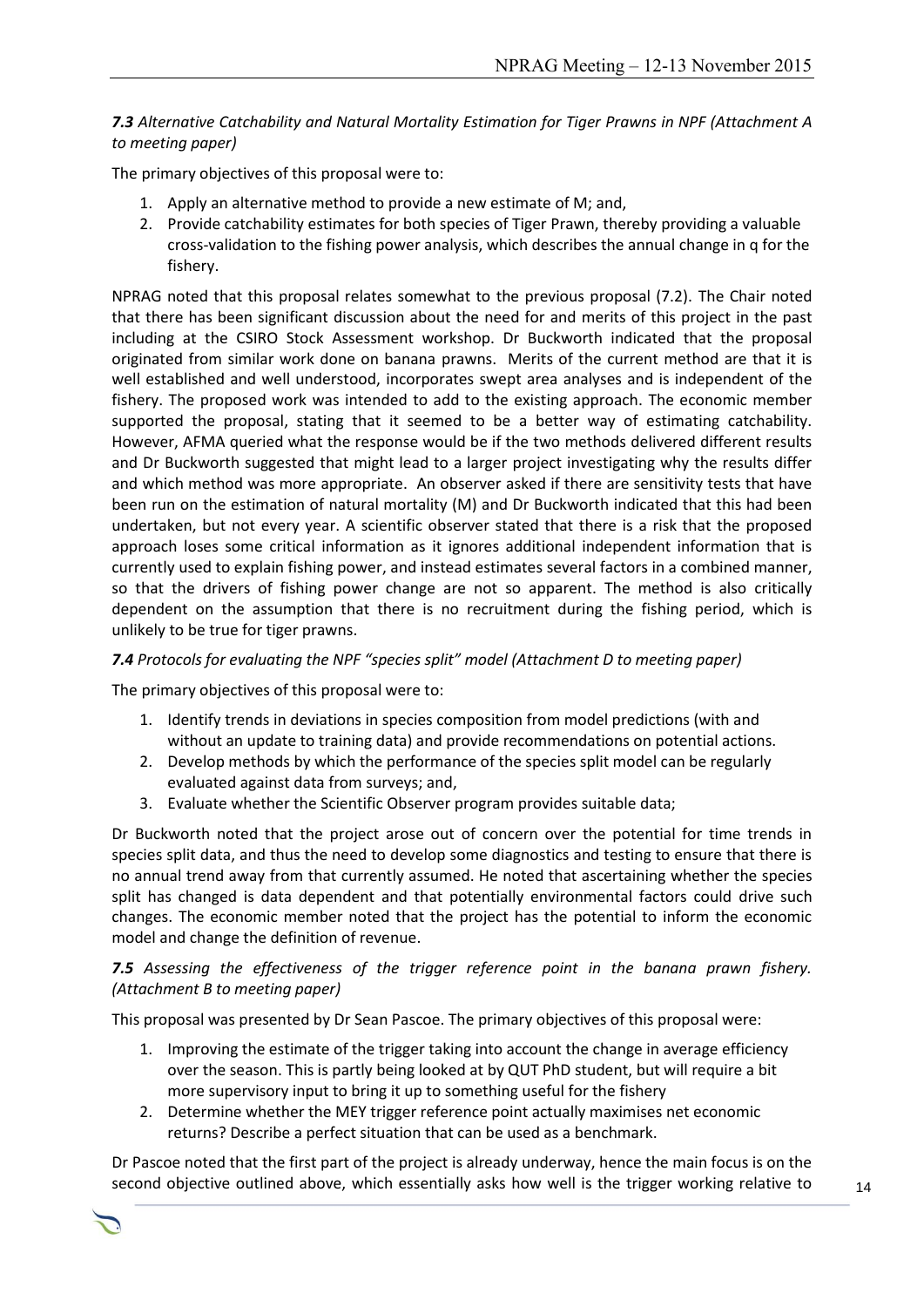the best outcome? What is the optimal effort allocation (through time and areas) to achieve optimal economic outcome? The Chair suggested that this project would be extremely difficult to undertake because of the highly variable decision making processes and factors impacting fisher behaviour. He also felt that the testing of optimal effort allocation had already been examined (to the degree possible) in the past. The economic member supported the first component as very important but not the second, for similar reasons, and noted that completion of the first part of the project would inform the need for the second part, and that sequencing of effort in fisheries like the NPF would be difficult to achieve. A scientific member asked what sorts of variables might be impacting the fishery to effect achievement of maximum economic yields. However, Dr Buckworth clarified that the project is more about benchmarking than trying to change how the fishery operates. He noted that the US prawn fishery (described in the paper) opens much earlier to allow access to smaller prawns but the NPF already opens later to deliberately ensure larger prawns.

### *7.6 Strategic proposal: Including the economics of the banana prawn fishery in the NPF tiger prawn assessment (Attachment F to meeting paper)*

Dr Sean Pascoe provided an overview of the proposal, noting that currently the estimation of the MEY in the tiger prawn fishery assessment uses a running mean approach to estimate the apportionment of fixed costs between the tiger and banana prawn fisheries. This is particularly unsuitable in extreme years – i.e. those where banana prawn catches are unusually good, or poor.

He described two potential approaches:

- **Quick fix method -** Use the banana prawn effort production model (Pascoe et al. 2015) to estimate how much effort might be applied in the banana prawn fishery that year given available information. Reduce the available effort in the first season for the tiger prawn fishery in the tiger prawn model and estimate the optimal effort level given this restriction.
- **Longer term approach -** Develop a random-utility based model to estimate the probability of a given vessel participating in the banana prawn fishery, grooved tiger, brown tiger or not fishing each week based on individual vessel characteristics (e.g. average efficiency, size, engine power) as well as fishery level characteristics (e.g. size of prawns each week, average price, fuel costs, stock estimates).

Dr Pascoe explained that because the tiger prawn model has no links (other than fishing effort pattern) to the banana fishery (despite being sequential fisheries) it tends to predict high early season effort but this doesn't actually happen. Instead we impose an effort distribution on the model from the last two years. However, effort patterns change from year to year so this creates a problem. The focus of the above project is to find a better solution to this and determine a better and more accurate effort allocation.

NPRAG noted that this will also affect the allocation of fixed costs across the two fisheries and will ultimately impact on MEY estimates (provide better estimates that reflect what is happening in the fishery more accurately). The economic member strongly supported the project. An industry observer noted that by May they already have an idea of how the effort pattern will play out and was unsure why that information could not be used instead of undertaking the proposed project. The Chair suggested this had been tried unsuccessfully but the industry members suggested that was because the prediction was made too early in the season.

A scientific member and observers suggested putting the proposal forward as a strategic project. The Chair asked for clarification around whether it was sufficient to simply pursue the "quick fix" option first, to inform the need for the second longer term option and while this was confirmed as possible, Dr Buckworth noted that it will need to be a separate project due to higher resourcing requirements (10% time in first year).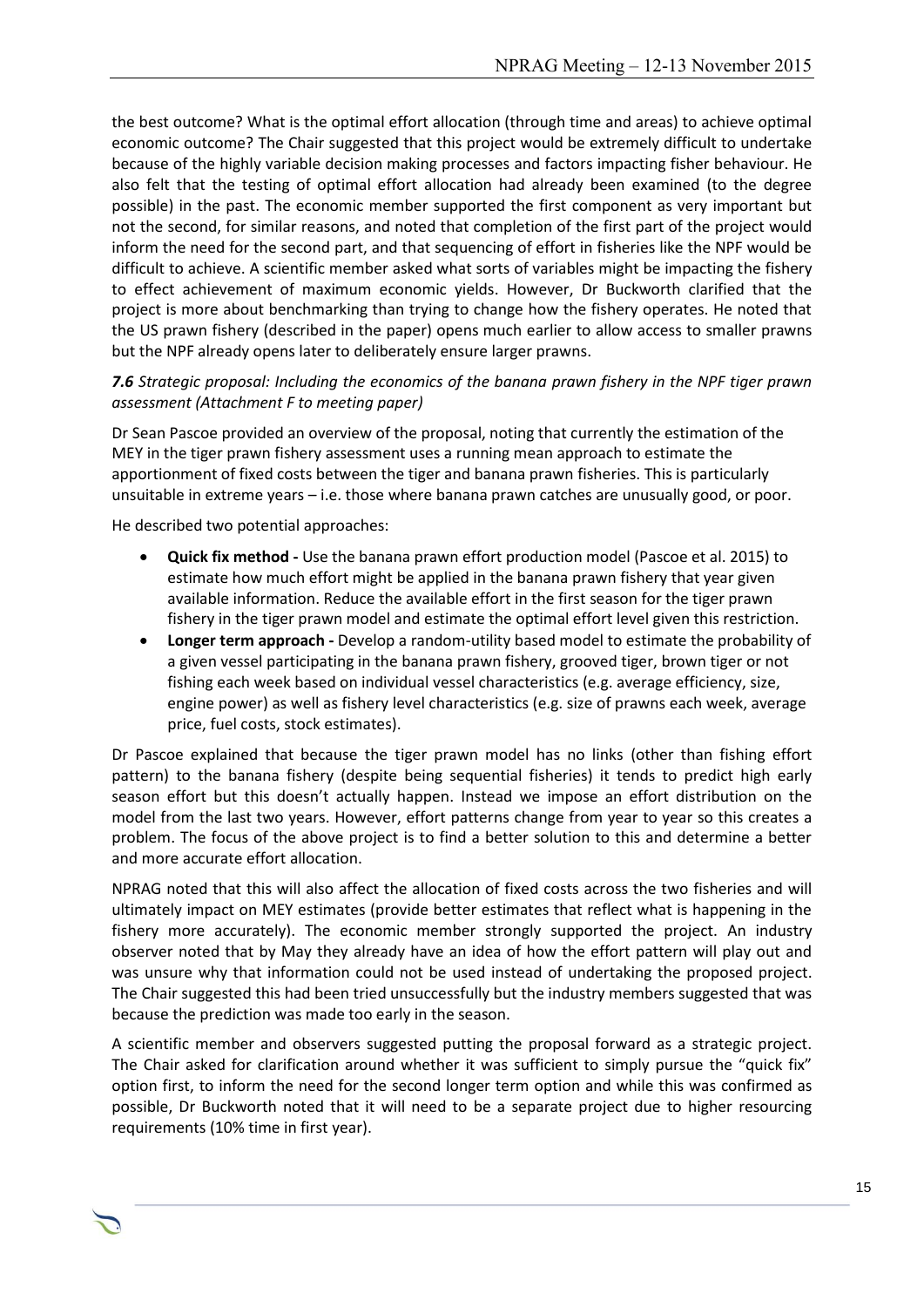Industry member support was mixed, with one member questioning the need for the research when the fishery was in such a good state while another suggested that it was worth considering issues that hadn't been previously considered.

## *7.7 A Management Strategy Evaluation Comparing the Value of Annual to Biennial Spawner Surveys in the Northern Prawn Fishery (Attachment G to meeting paper)*

The primary objectives of this proposal included to evaluate the relative risks to stock sustainability and economic performance associated with annual and biennial spawner surveys and the consequences in terms of TAE change, and to examine any trade-off between reduced costs and increased risks to sustainability and economic performance for target species. The Chair noted that while it was being proposed as a national project, the SESSF fisheries were already pursuing this question with a current consultancy, potentially reducing it back to an NPF-specific project. He noted that NPRAG is already very familiar with the project for the purposes of prioritizing it against other work, and hence did not encourage further discussion.

*7.8 Tracking indicators of ecological health and stability in the Gulf of Carpentaria (Attachment H to meeting paper)*

The primary objectives of this proposal were to:

- 1. Provide relevant targeted monitoring of key indicators of the status and linkages of the ecological processes that underpin the NPF's prawn species.
- 2. Understand the links between freshwater flow, floodplain inundation and estuarine habitats that support coastal fisheries production,
- 3. Assess the impact of inshore water temperature and diverse flows, and other drivers on juvenile prawn habitats in several estuaries in the south east GoC,
- 4. Develop and implement monitoring programs, and other indicators of ecological community health and stability and responses to development in the Gulf of Carpentaria

Dr Buckworth noted that this is a large strategic project that is separate from the assessmentfocused projects discussed so far. There was broad support for the project across NPRAG members with the Chair noting it is already ranked high priority alongside other northern waters development impacts research proposals. One industry member stressed that with the assessments well developed and stable and the fishery in a good state, it's the ecological knowledge that is lacking and requiring research funding.

## **7.9 Prioritisation**

Following on from the presentation of project proposals the RAG then undertook a ranking process by which each of the assessment related proposals was scored according to its immediate need (1= lowest, 3 = highest) and the benefit to the fishery (to achieving fishery objectives). A summary of the final scores and overall rankings is provided below.

| Project      | <b>Title</b>                  | <b>Immediate</b><br><b>Need</b> | <b>Benefit</b> | <b>Total</b><br><b>Score</b> | <b>Priority</b><br><b>Rank</b> |
|--------------|-------------------------------|---------------------------------|----------------|------------------------------|--------------------------------|
| А            | Alternate catchability method |                                 |                | 2                            |                                |
| <sub>B</sub> | Banana MEY trigger            |                                 |                |                              |                                |
|              | <b>Fishing Power revision</b> |                                 |                | 4                            |                                |
|              | Species split                 |                                 |                | 6                            |                                |
|              | Revised Red leg assessment    |                                 |                | 2                            |                                |
|              | Banana/tiger economics        |                                 |                | 6                            |                                |
| G            | Spawner survey MSE            |                                 |                |                              |                                |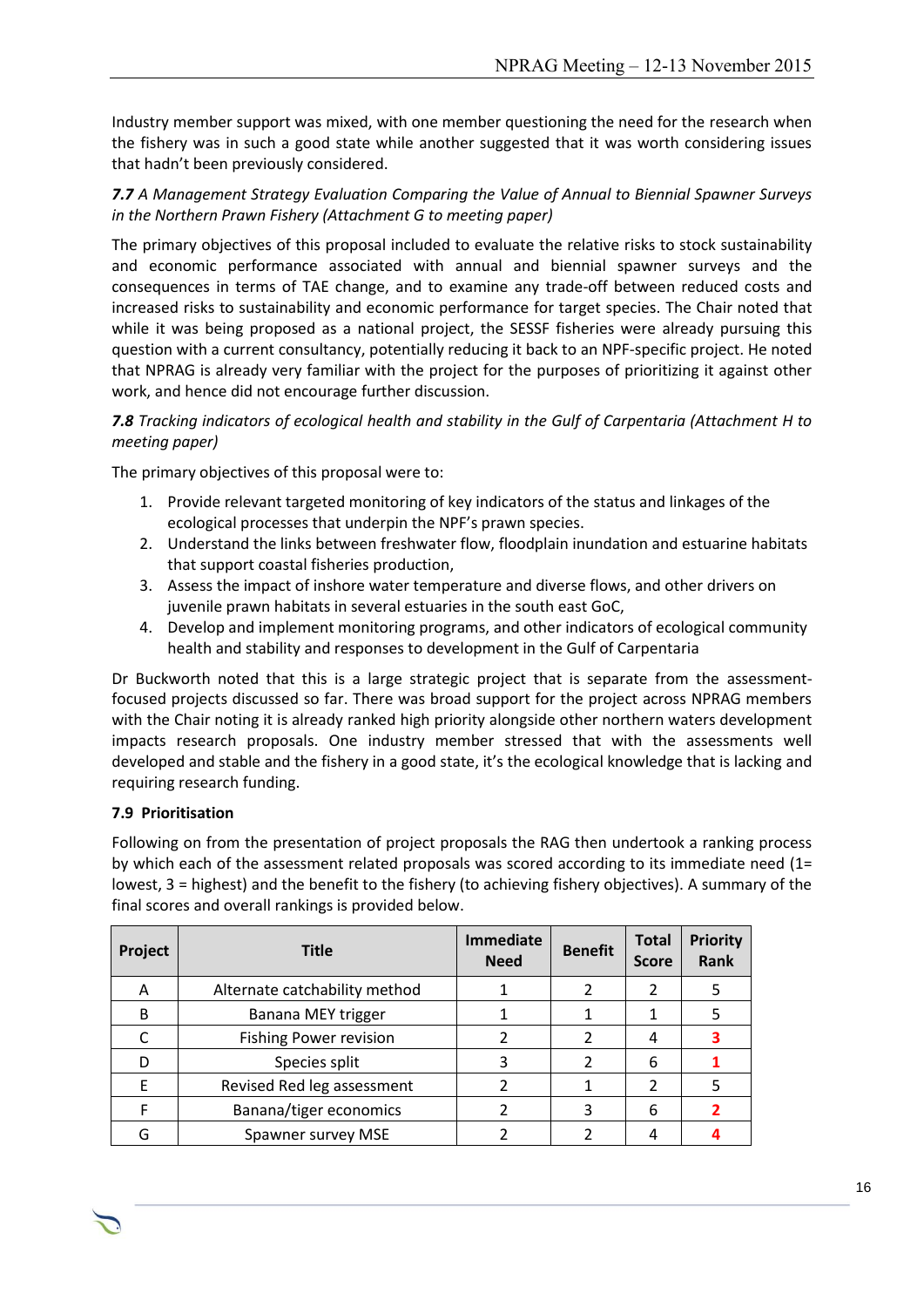"Immediate need" effectively considered the potential risk (biological or economic) to the fishery if the work was not undertaken in the relatively near term. "Benefit" considered the longer term advantages would occur through having the work undertaken. Priority and justifications and NPRAG comments on each proposal are as follows, in order of priority rank:

- 1. **D – Species split:** NPRAG ranked this as high immediate need and medium benefit.
- **2. F – Banana/tiger prawn fishery economics:** NPRAG agreed that this project had at very least a medium immediate need (it is more of a longer term need) and would have a high benefit for the fishery. NPRAG suggested that the "quick fix" option be looked at first, before deciding whether the longer term fix was needed.
- **3. C – Fishing Power revision:** NPRAG ranked this as medium immediate need and medium benefit.
- **4. G – Spawner survey MSE:** NPRAG noted that this project was needed to provide longer term assurance that the harvest strategy (and assessment) will protect the sustainability of the tiger prawn fishery as well as maximal economic value if the fishery were to maintain biennial rather than annual spawner surveys. Due to the currently healthy state of the fishery, immediate need was seen to be medium, but longer term benefit seen to be at least medium (but with AFMA suggesting it could in fact be high).

#### **Lower Priority**

**A – Alternate catchability:** Dr Buckworth noted that the method would yield an additional estimate of M, which is currently highly uncertain. However, past sensitivity tests had indicated that varying estimates of natural mortality (M) had not had a significant impact on the end management relevant outputs, and as such the project was seen to have a low immediate need.

**B – Banana MEY trigger:** NPRAG noted that the first part of the proposal is already underway and supported by NPRAG. The second component is not supported and given very low priority

**E – Revised red leg assessment:** NPRAG ranked this as medium immediate need and low benefit. It was noted that the recent low catches may be a concern if driven by low adult stock and Dr Buckworth noted that the issues proposed to be revised could ultimately impact the reference points (e.g. recommended effort levels and biomass reference points etc). Industry observer questioned why there was any need to look at reference points when the fishery has been progressing well and noted the fishery was from an economic and catch perspective only a small part of the NPF. Dr Buckworth noted the work was unlikely to result in significant changes in the TAE but would significantly increase confidence in the assessment which might benefit MSC accreditation processes. NPRAG noted this project was more about continual improvement but the immediate need was not high. Dr Buckworth stressed the need to also think about long-term needs, not just short term.

After the completion of scoring and priority ranking of these assessment related projects, the Chair noted that these rankings were independent of the broader research priority rankings identified through the annual and 5 year research plans (as they all pertain to the assessment, which is a priority). NPRAG noted industry member comments that in the broader scheme, the project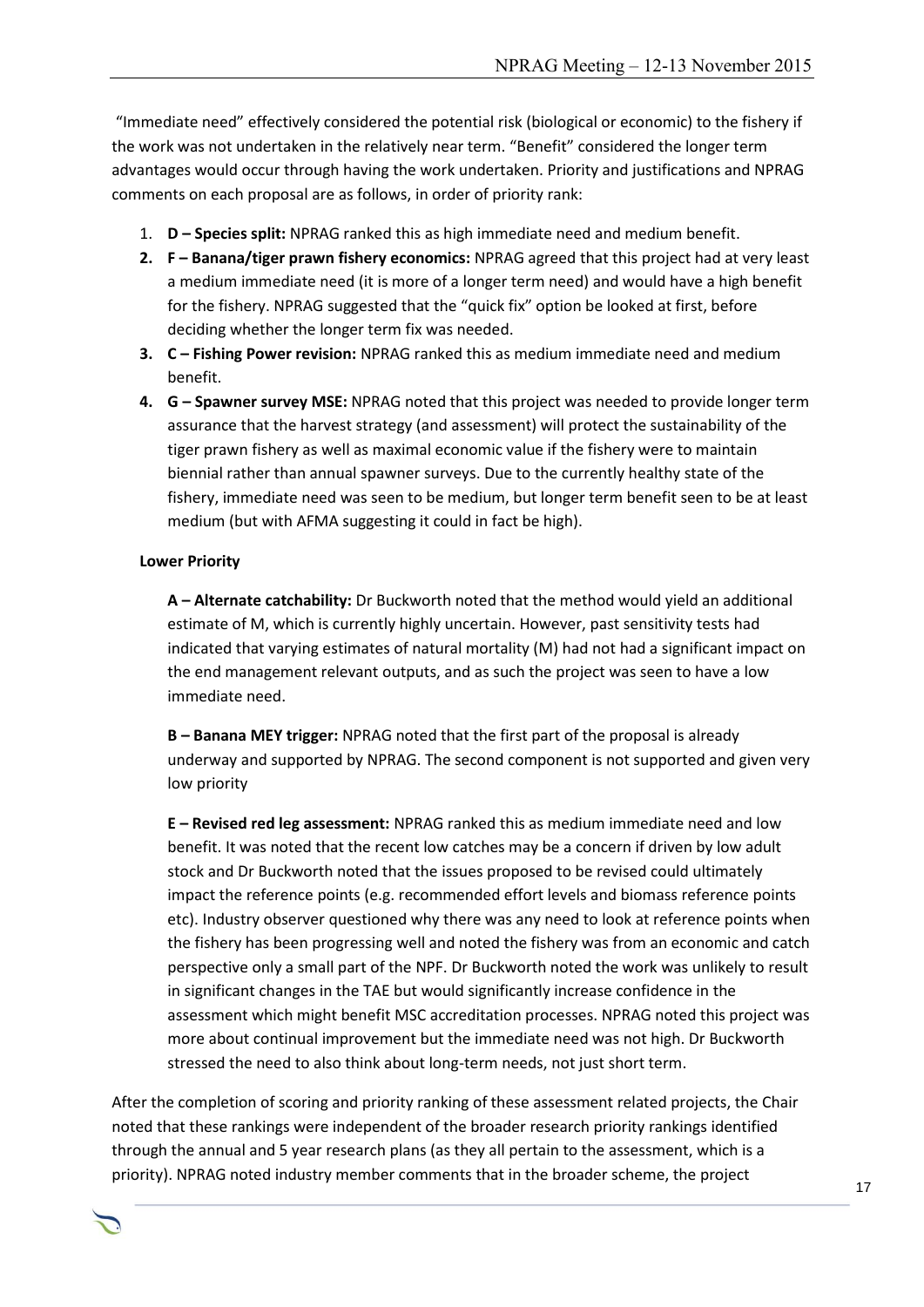described under 7.8 *Tracking indicators of ecological health and stability in the Gulf of Carpentaria (Attachment H to meeting paper)* is considered of greater immediate priority than the assessment improvements listed above. The current assessment proposal rankings could be taken to NPFI, NORMAC and AFMA for consideration against broader research priorities. The rankings would be used in helping NPRAG identify future priority improvements to the assessment.

## **Agenda item 9 - Review of CMO and Scientific observer data**

The AFMA member, Mr Shane Fava, presented an update on the recent review of CMO and scientific observer data, undertaken by AFMA in liaison with staff from NPFI and CSIRO. From this review a number of decisions and actions were generated including:

- AFMA in consultation with NPFI/CSIRO to update the AFMA observer manual (including the list of at-risk species).
- AFMA scientific observers (SO) to take individual photos of seasnakes and syngnathids.
- AFMA to further discuss with NPFI the best approach for sharing info between CMOs and SOs. E.g. SO to present at CMO Workshop.
- CSIRO to request copies of all SO photos from the AFMA observer team, potentially using an external hard drive to send at the end of each season?
- CSIRO to send the FAO extract for at-risk fish species to AFMA SO.
- NPFI to keep AFMA SOs informed of gear trials being undertaken.
- NPFI to send the guidelines for trials to AFMA SO so they are aware of the protocols if onboard during trials.
- Holding an annual observer catch-up between NPFI, CSIRO and AFMA in May/June to discuss and any issues prior to the start of tigers.

Ms Annie Jarrett (NPFI) reminded the NPRAG of related recommendations arising from the recent  $3^{rd}$ MSC surveillance audit as follows:

- That the NPF Resource Assessment Group focus on identifying main and minor vulnerable impact species by providing data for the re-recertification which shows the catch quantity of each species, including retained (byproduct) species, as a percentage of overall catch in each of the three sub fisheries – tiger, banana and red legged banana.
- That CSIRO reevaluate the status of all EPBC Act listed species caught in the NPF and that NPFI work together with appropriate experts to determine a strategy to reduce interactions on any vulnerable species identified, especially those at highest risk.
- That, in response to the new initiative to examine habitat impact in the Commonwealth fisheries, the NPF RAG determine and justify which habitats are commonly encountered, vulnerable marine ecosystems (VMEs), and minor (i.e., all other habitats).

She noted that the above recommendations should be taken into account when reviewing data collection needs.

Mr Fava noted that the observer data collection criteria were a work in progress and that AFMA would discuss with observers what changes to data collection are required and the potential to build in flexibility to observer data collection processes to respond to short term urgent data needs. An industry member cautioned not to overload the CMOs with data collection work as this will impact on their core fishing duties and potentially result in loss of skipper support for the CMO program.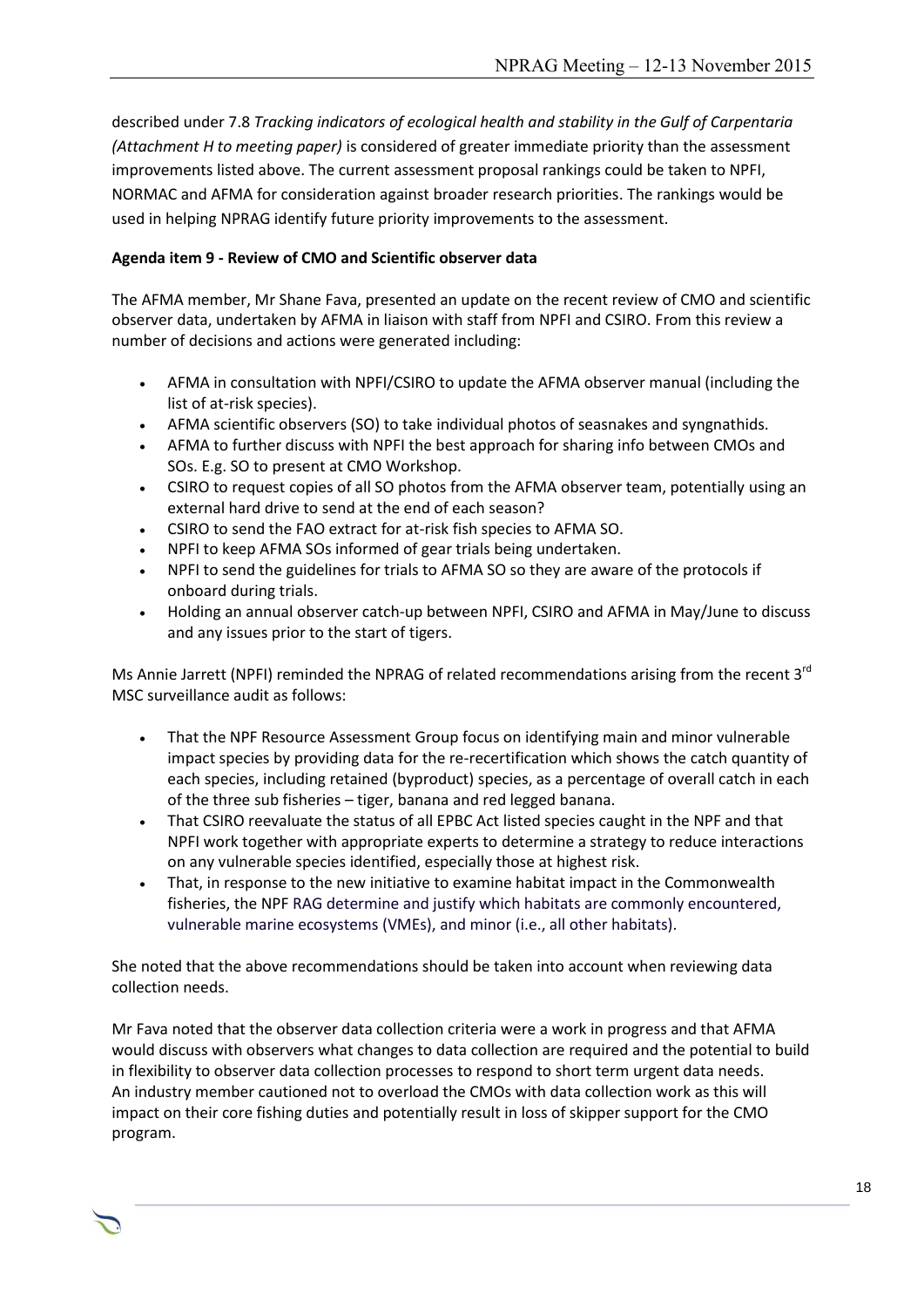The Chair again raised concern over the lack of cod end catch estimates which will prevent the multiplying up of subsamples of bycatch to get total weight, meaning that it may not be possible to meet requirements of MSC in future. Mr Fava indicated that such data had been collected in the past but had been discontinued. A scientific member noted that it would be critical to also get some validated estimates of such data. He noted that species composition data is typically at family level not species level because of the difficulties in identifying species. NPRAG noted a suggestion that scientific observers might, under a dedicated project, send back frozen boxes of any samples they were unable to identify to CSIRO labs for identification to species level. Mr Fava recognized that the MSC requirement has potentially changed what data the observers might need to collect and would follow up on this.

#### **ACTION 14**

- NPFI to provide AFMA with MSC requirements email

- AFMA to initiate further discussion with observer team, NPFI and CSIRO (Gary Fry and David Brewer) around observer data requirements, and determine if current data collection meets all the priority requirements

- AFMA to provide recommendations on observer data collection to NPRAG for comment

## **Agenda item 10 - Bycatch reduction update**

Ms Annie Jarrett (NPFI) provided an overview of the paper "Bycatch reduction update" and asked NPRAG to note: a) the current status of industry bycatch reduction trials, b) that an industry trials guide has been developed and distributed to industry and that c) the bycatch strategy document is undergoing final review. She noted that industry had hoped to run trials during the Tiger Prawn season but due to it being such an intense and successful season there had been no time to do so. She hoped that some vessels might fish for Tiger Prawns late in the 2016 banana prawn season, providing an opportunity for further trials.

Dr David Brewer stressed the need for more information on the effect of different device positions on the gear and noted that results from trials conducted in the Gulf of Papua fishery, which had achieved reductions in bycatch with zero loss of target prawns, suggested that BRD position is critical. The results from the trial would be directly relevant to the NPF. NPRAG discussed various options for stopping species like sawfish entering the net. The idea of using solid material at the front piece was rejected by industry members who indicated it would act like a kite and affect performance of the gear. Ms Jarrett noted recent electronic device trialled in Belgium reduced bycatch by 35%

## **Agenda item 11 - Autonomous adjustment update**

The AFMA member, Mr Shane Fava, noted that in response to recommendations from a NORMAC workshop on structural adjustment (in July 2015), the AFMA Commission agreed to the following amendments to improve structural adjustment in the fishery:

- Amending the NPF Management Plan by removing the 100 gear statutory fishing rights (SFRs) minimum holding for a Class B (boat) SFR;
- Amending the NPF Management Plan to include a provision to initiate a compulsory surrender of Gear SFRs in equal proportion (%) across all holders if the combined trigger (to be described in the NPF Harvest Strategy) is reached in three consecutive years; and

Chair Rob Lewis c/- Executive Officer Tony Kingston, 155 Faulkland Rd, Gloucester NSW 2422

Amending the NPF Harvest Strategy to include compulsory surrender trigger points.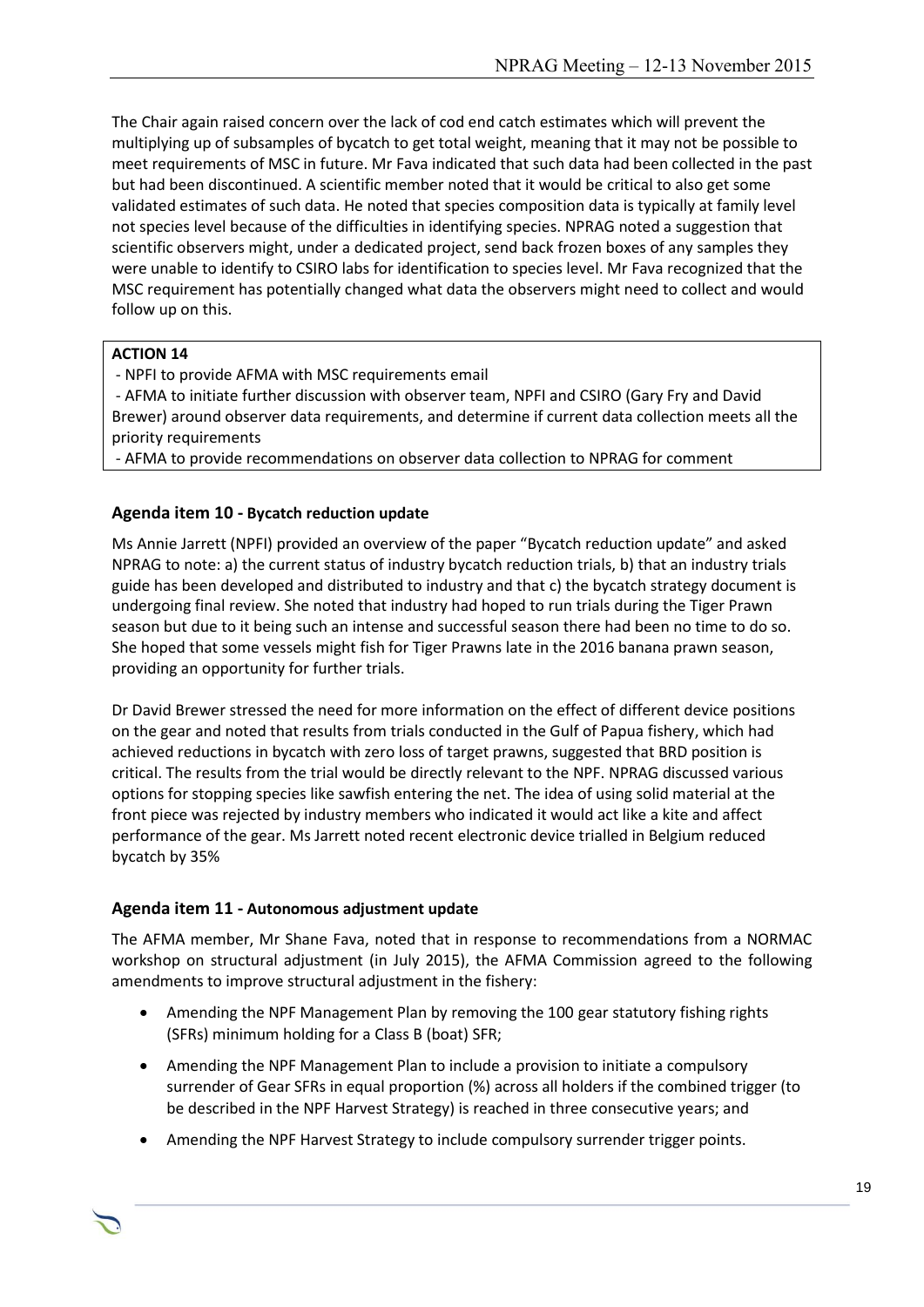In making its decision the AFMA Commission agreed that the current ITE system of management controls along with the proposed changes will be effective at facilitating structural adjustment in the NPF. He noted the NPF Industry Pty. Ltd. proposal, *A 'Rules Based Individual Transferable Effort Quota' Alternative for Managing the NPF*, outlined the following mechanism for triggering a compulsory self-funded adjustment:

 *A combined minimum head rope length (6cm-quad gear and 6.6cm-twin gear) and minimum season lengths (44 day bananas and 92 days tigers) trigger point is a benchmark calculated in 2012 against which any future compulsory surrender would be calibrated.* 

This equated to the lowest level of fishing effort that the fishery could economically sustain (at that time) before needing to remove fishing capacity and thus return the fishery towards maximising economic yield through a smaller fleet. Following the presentation the Chair asked NPRAG if it had any concerns with Table B in the discussion paper, which the NPRAG had none. Mr Fava asked if it was possible to validate the minimum head rope length and season length numbers (above in italics) so as to justify these and whether there has been any change since 2012, noting he was unclear of the origin of and criteria used to calculate those numbers. Industry members and an observer clarified that the numbers were not science or MEY based but based on discussion and agreement within industry, on where industry had been in past and what they felt was the minimal level of gear and fishing time required for industry to operate efficiently. Industry members and observers indicated that it would not be necessary to take these numbers back to broader industry to review.

## **Agenda item 14 – Other business**

*Size sampling summary for bugs -* The AFMA member noted that this data had yet to be summarized and would be provided to the NPRAG out of session.

**ACTION 15** – AFMA to provide bugs size summary to NPRAG out of session

*Teleconference COI process-* NPRAG noted the improved teleconference process for handling conflicts of interest (COIs).

*Blue and red endeavour prawn ID material -* NPRAG noted the Blue and red endeavour prawn ID material presented by Dr Rik Buckworth and thanked CSIRO for the development of those materials.

*NORMAC meeting dates -* AFMA and NPFI will discuss preferred timing of the next NORMAC meeting out of session but it is likely to be in mid-February.

*Trawl snapper fishery-* NPRAG noted a correction to the paper, that the fishery under discussion was the trawl snapper fishery and not the offshore net and line fishery. Mr Fava noted the intended expansion of the fishery into the JBG, but suggested that the likely overlap with NPF fishing grounds will be very minimal.

*JBG fishery "opening" process -* NPRAG noted the additional clarification provided by AFMA in the agenda item paper regarding the process for opening the JBG fishery each year.

## **Next meeting**

It was agreed that the next meeting would be determined out of session but roughly scheduled for the second week of March 2016. The Chair closed the meeting at 1pm on Friday  $13<sup>th</sup>$  November 2015.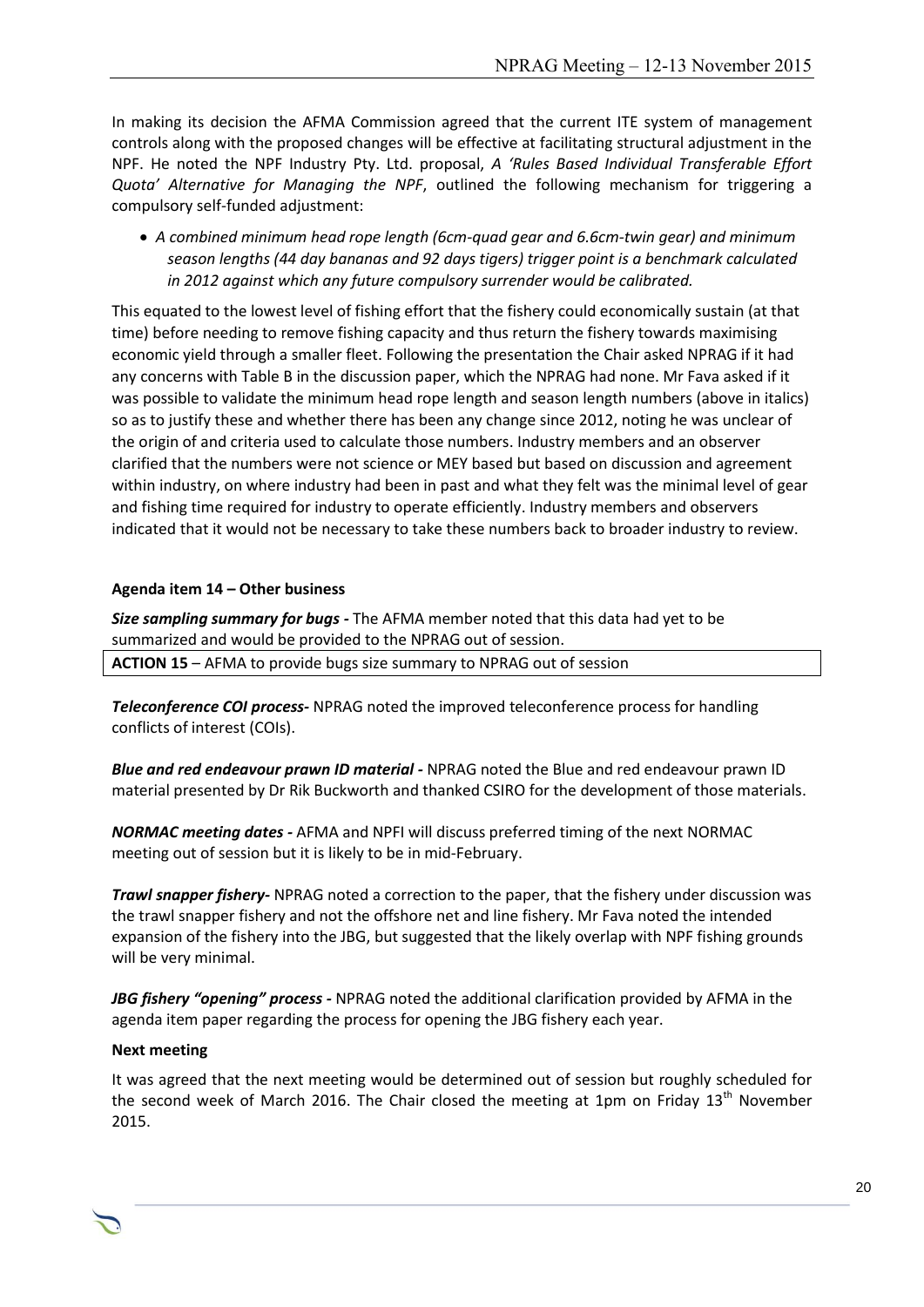## **List of Attachments**

- 1) NPRAG 12-13 November 2015 Annotated Agenda
- 2) NPRAG 12-13 November Declared conflicts of Interest

Chair Rob Lewis c/- Executive Officer Tony Kingston, 155 Faulkland Rd, Gloucester NSW 2422

3) NPRAG 12-13 November – updated action items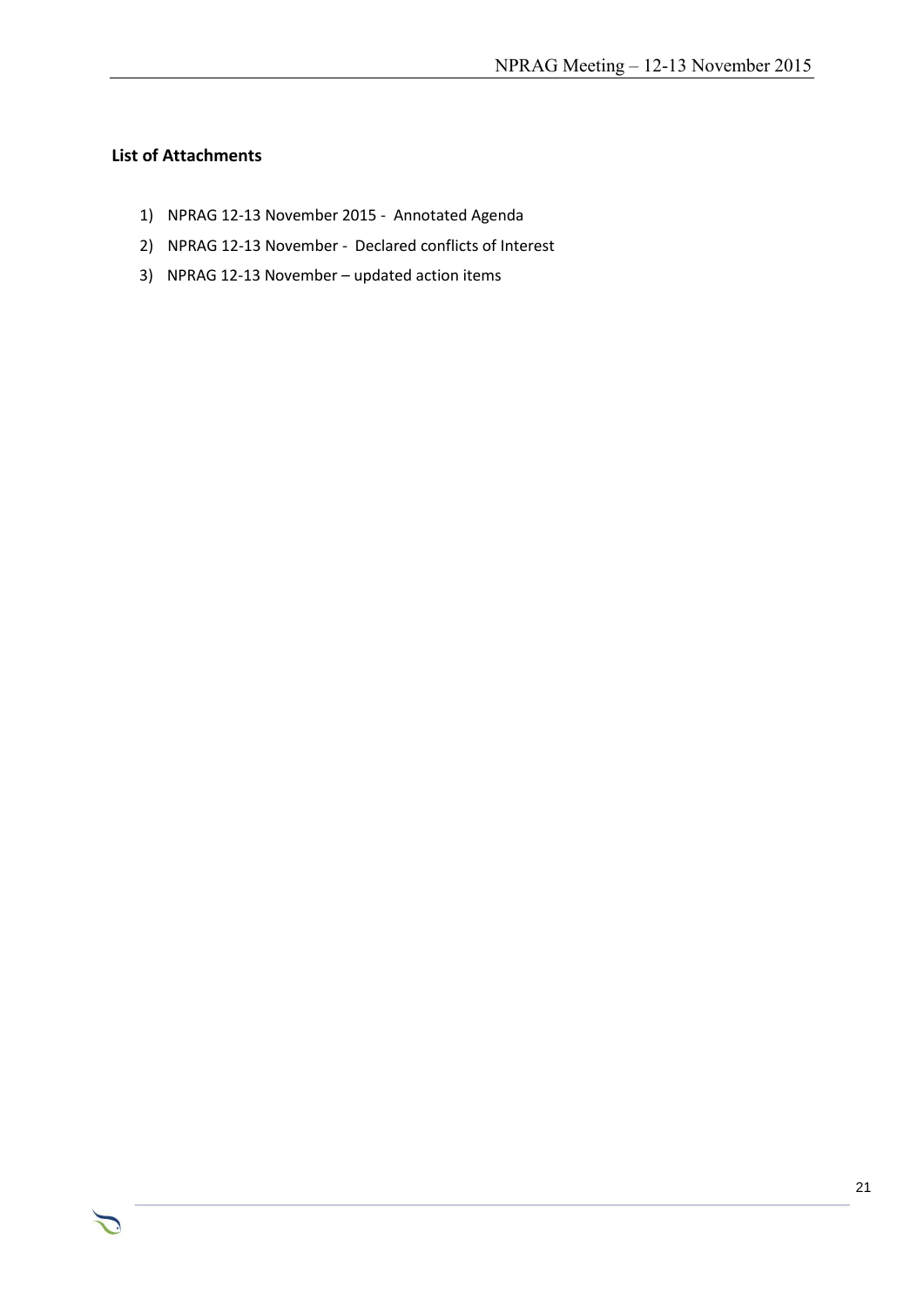## **Attachment 1 - Agenda**

### **Brisbane Riverview Hotel 12-13 November 2015 (09:00am start)**

| Item                                                                                           | Responsibility | Paper |
|------------------------------------------------------------------------------------------------|----------------|-------|
| Introduction/ Meeting Management<br>1.                                                         | Chair          | Yes   |
| Welcome                                                                                        |                |       |
| Adoption of agenda                                                                             |                |       |
| <b>Declaration of interests</b>                                                                |                |       |
| Minutes from previous meetings                                                                 |                |       |
|                                                                                                |                |       |
| Action items<br>2.                                                                             | <b>AFMA</b>    | Yes   |
| <b>Outcomes:</b> RAG to note progress on action items and provide<br>updates where appropriate |                |       |
|                                                                                                |                |       |
| Banana Prawn MEY trigger limit review<br>3.                                                    | AFMA/CSIRO     | Yes   |
| Overview of current trigger method (Nick E.)                                                   |                |       |
| Criteria for review                                                                            |                |       |
| Key issues/questions                                                                           |                |       |
| Conclusions                                                                                    |                |       |
|                                                                                                |                |       |
| <b>Outcomes:</b> RAG to review the MEY trigger methodology and                                 |                |       |
| performance during 2014 and 2015 and provide advice as to                                      |                |       |
| whether the current MEY trigger methodology meets                                              |                |       |
| requirements of the harvest strategy. Provide advice on                                        |                |       |
| whether any modification is required prior to its continued                                    |                |       |
| implementation.                                                                                |                |       |
|                                                                                                |                |       |
| 2016 Tiger Prawn Assessment<br>4.                                                              | <b>CSIRO</b>   | Yes   |
| Inputs                                                                                         |                |       |
| Base case recommendations                                                                      |                |       |
| Assumptions                                                                                    |                |       |
| <b>Outcomes:</b> RAG to provide advice on and if appropriate,                                  |                |       |
| endorsement of proposed inputs and base case for the 2016                                      |                |       |
| tiger prawn assessment                                                                         |                |       |
|                                                                                                |                |       |
| 5.<br>Northern waters impacts update                                                           | <b>AFMA</b>    | Yes   |
| White paper                                                                                    |                |       |
| Grow North CRC                                                                                 |                |       |
| <b>NESP</b>                                                                                    |                |       |
|                                                                                                |                |       |
| <b>Outcomes:</b> RAG to note updates and provide further advice if                             |                |       |
| possible, on further options for sourcing funding for research                                 |                |       |
| into the impacts of Northern Waters developments                                               |                |       |
|                                                                                                |                |       |
|                                                                                                |                |       |
|                                                                                                |                |       |
|                                                                                                |                |       |
|                                                                                                |                |       |
|                                                                                                |                |       |
|                                                                                                |                |       |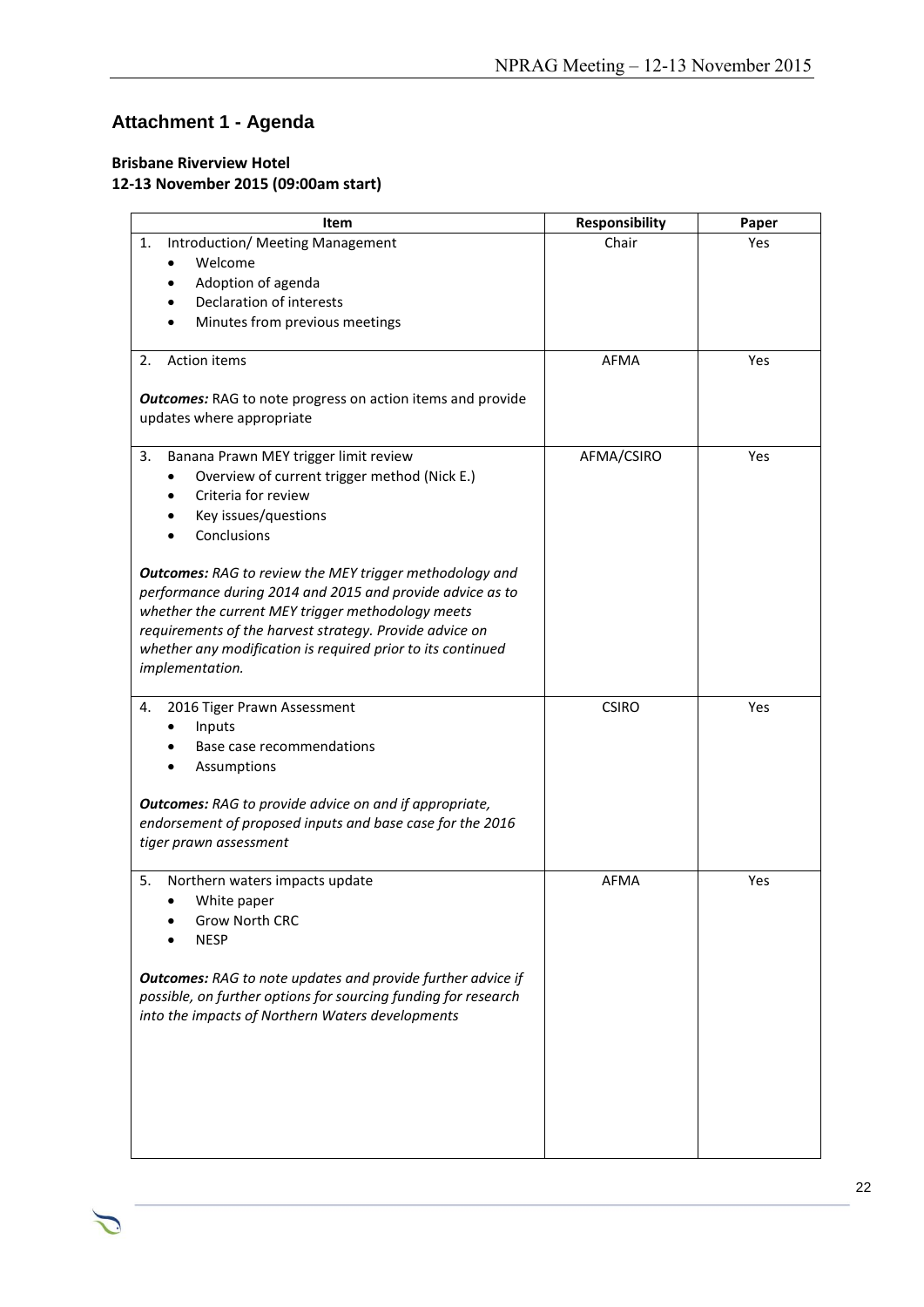| Item                                                                                                                                                                                                                                                                                                                                                                      | Responsibility | Paper |
|---------------------------------------------------------------------------------------------------------------------------------------------------------------------------------------------------------------------------------------------------------------------------------------------------------------------------------------------------------------------------|----------------|-------|
| 6.<br>Research cycles and planning 2015/2016<br>Research cycle schematic overview<br><b>ARF Update</b><br>FRDC Update<br>Other?<br><b>Outcomes:</b> RAG to note research cycles and key dates and<br>processes over the next 12 months, including its role in those<br>processes                                                                                          | <b>AFMA</b>    | Yes   |
| Research project priorities<br>7.<br>Non-assessment research projects<br>Priority assessment improvements<br><b>Outcomes:</b> RAG to review the research project outlines<br>presented and recommend, for both items:<br>Projects to be added/removed<br>Improvements/changes required<br>Order of priority<br>Alignment with existing 5 and 1 yr research<br>statements? | CSIRO/AFMA     | Yes   |
| Habitat ERA research overview<br>8.<br><b>Outcomes:</b> RAG to note                                                                                                                                                                                                                                                                                                       | <b>CSIRO</b>   | Yes   |
| Review of CMO and Scientific observer data<br>9.<br>Review findings (including overlaps?)<br>Changes recommended<br>Discussion: Making better use of observer data<br><b>Outcomes:</b> RAG to provide advice on any further efficiencies or<br>improvements                                                                                                               | AFMA/NPFI      | No    |
| 10. Bycatch reduction update<br>Scientific BRD trial update<br>Industry BRD trials update<br>Guidelines for industry trials<br>Bycatch strategy update<br><b>Outcomes:</b> RAG to note updates and provide further advice if<br>possible, on further options for BRDs and initiatives for<br>reducing bycatch by 30%                                                      | <b>NPFI</b>    | Yes   |
| 11. Autonomous adjustment update<br>Changes to management plan<br>Changes to the harvest strategy<br><b>Outcomes:</b> RAG note the potential changes to the<br>management plan and associated time frames                                                                                                                                                                 | <b>AFMA</b>    | Yes   |

つ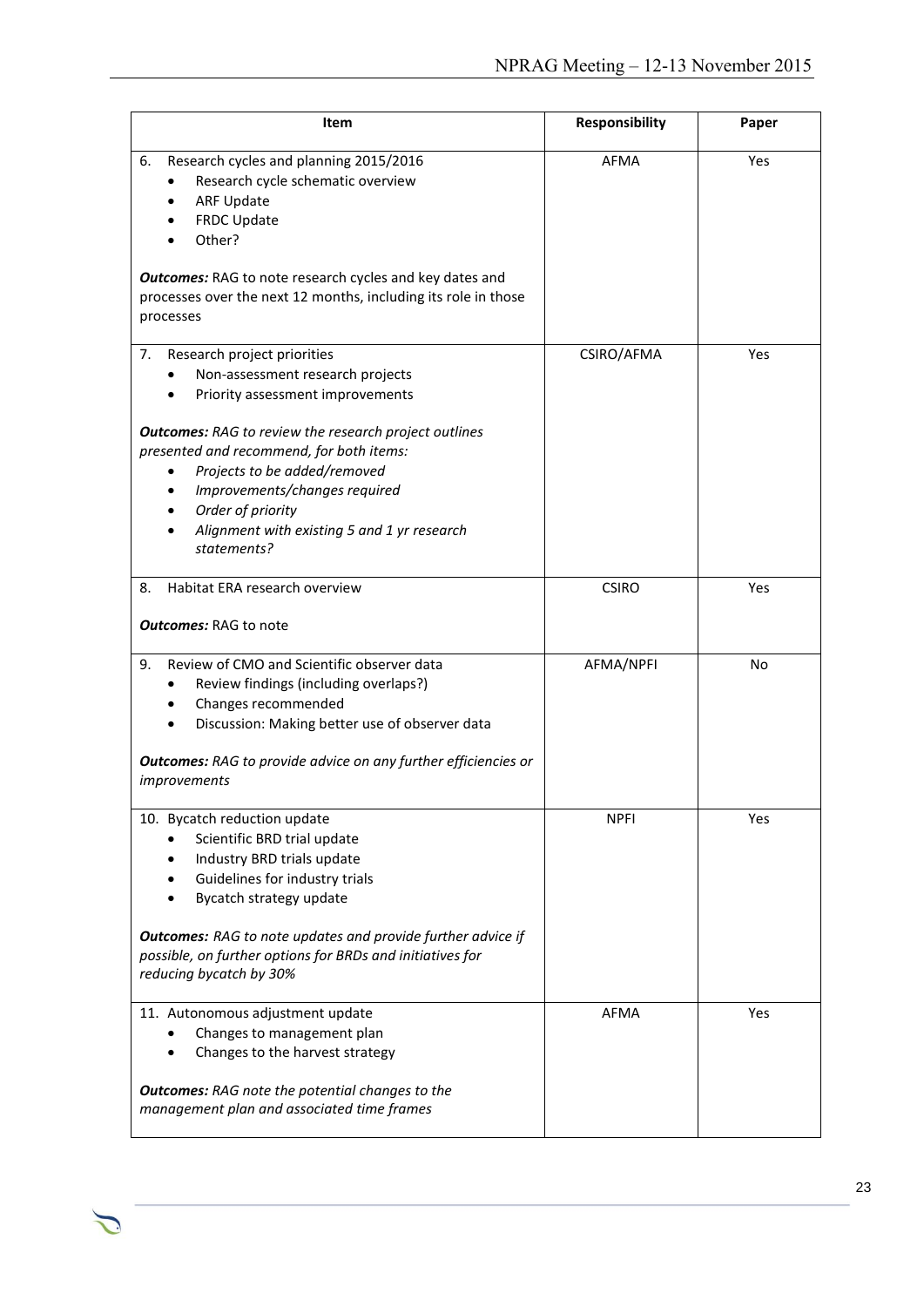| 12. Update Reports                      | AFMA/NPFI/ CSIRO | Yes (for AFMA, |
|-----------------------------------------|------------------|----------------|
| Industry                                |                  | otherwise, no) |
| <b>AFMA</b>                             |                  |                |
| Observer program market testing         |                  |                |
| ERA/ERM update<br>Ξ.                    |                  |                |
| HSP and Bycatch policies update<br>Ξ.   |                  |                |
| Science standards overview/update       |                  |                |
| Broodstock update - Sea Dragon          |                  |                |
| Science providers                       |                  |                |
|                                         |                  |                |
| <b>Outcomes:</b> RAG to note updates    |                  |                |
|                                         |                  |                |
| 13. Review of MSC Requirements          | <b>NPFI</b>      | <b>No</b>      |
|                                         |                  |                |
| <b>Outcomes:</b> NPRAG to note update   |                  |                |
| 14. Other business                      | AFMA/CSIRO       | Yes            |
| Size sampling summary for bugs          |                  |                |
| Teleconference COI process              |                  |                |
| Blue and red endeavor prawn ID material |                  |                |
| NORMAC meeting dates                    |                  |                |
| NT offshore net and line fishery        |                  |                |
| JBG fishery "opening" process           |                  |                |
|                                         |                  |                |
| <b>Outcomes:</b> NPRAG to note updates  |                  |                |
|                                         |                  |                |

 $\sum$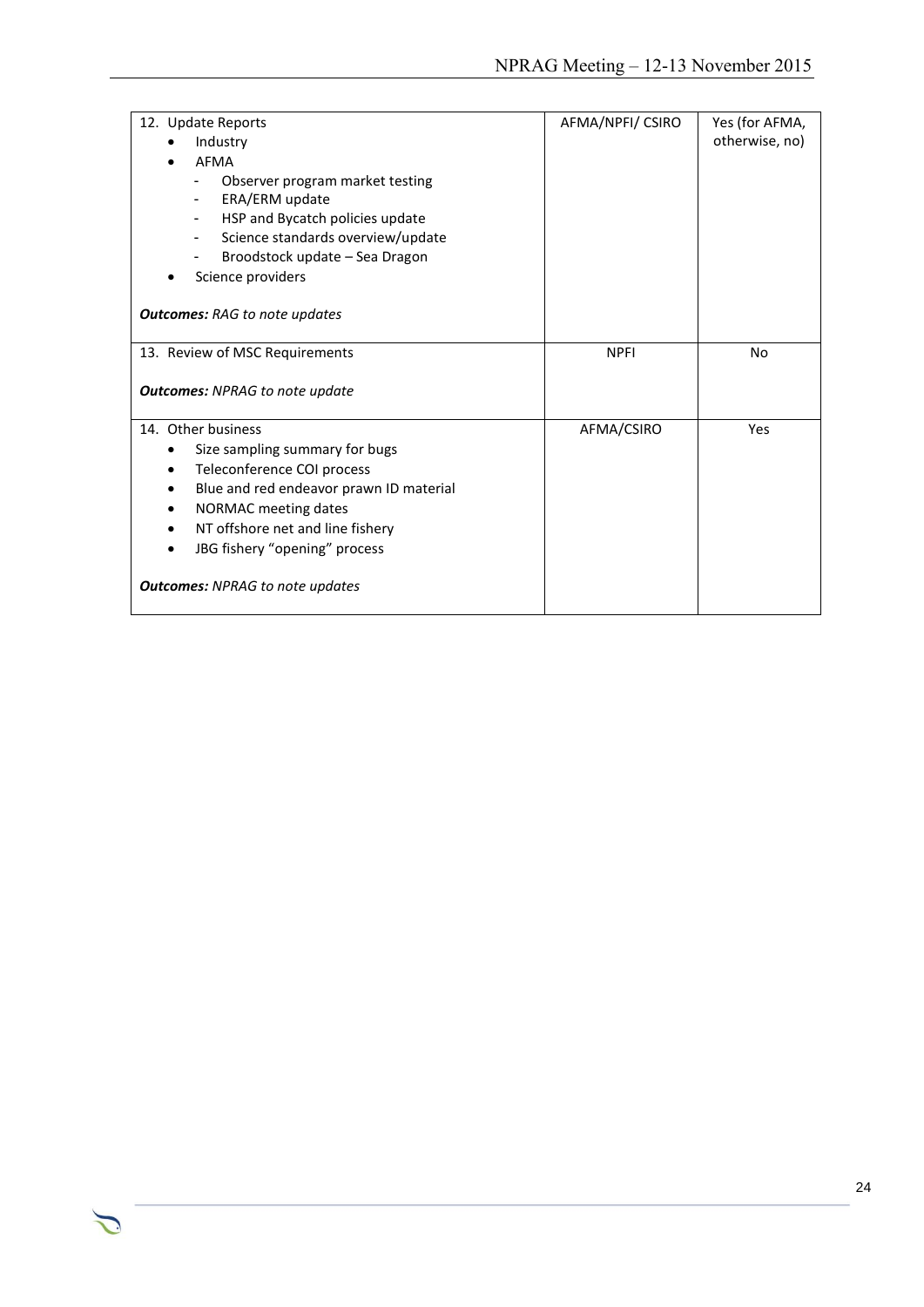## **Attachment 2 - NPRAG Declared Interests**

*\*(amended according to item 1.3)*

つ

| <b>Name</b>                                      | <b>Membership</b>                           | <b>Interest Declared</b>                                                                                                                                                                                                                                      |
|--------------------------------------------------|---------------------------------------------|---------------------------------------------------------------------------------------------------------------------------------------------------------------------------------------------------------------------------------------------------------------|
| Ian Knuckey                                      | Chair                                       | Fishwell Consulting has applied (via EOI) to run<br>the AFMA observer programme and has been<br>shortlisted for consideration. Company is<br>associated with electronic logbooks. Will review<br>role as Chair should research applications be<br>successful. |
| <b>Rik Buckworth</b>                             | <b>Scientific Member - CSIRO</b>            | Research provider involved particularly in stock<br>assessment research in NPF. Has in the past and<br>may in future seek and receive funding for<br>research in the fishery.                                                                                 |
| <b>David Brewer</b>                              | <b>Scientific Member - CSIRO</b>            | Research provider. Has in the past and may in<br>future seek and receive funding for research in the<br>fishery.                                                                                                                                              |
| <b>Malcolm</b><br><b>Haddon</b>                  | <b>Scientific Member - CSIRO</b>            | Research provider. Doesn't partake directly in<br>research in the NPF however.                                                                                                                                                                                |
| <b>Michael O'Brien</b><br><b>Industry Member</b> |                                             | Employee of a company that owns statutory<br>fishing rights (SFRs) in the NPF.                                                                                                                                                                                |
| lan Boot                                         | <b>Industry Member</b>                      | Managing Director of Austfish, a company which<br>operates 4 NPF vessels. Has a commercial interest<br>in the fishery.                                                                                                                                        |
| <b>Phil Robson</b>                               | <b>Industry Member</b>                      | Employee of A Raptis and Sons, responsible for<br>managing 12 NPF vessels. Has provided charter for<br>scientific surveys in NPF in the past and may in<br>future.                                                                                            |
| <b>Shane Fava</b>                                | <b>AFMA Member</b>                          | No pecuniary interest in the fishery                                                                                                                                                                                                                          |
| <b>Don Bromhead</b>                              | <b>Executive Officer</b><br>a/g AFMA member | No pecuniary interest in the fishery                                                                                                                                                                                                                          |
| Annie Jarrett                                    | Observer - NPFI                             | CEO NPFI and a member of the MSC Stakeholder<br>Council. All research items are of relevance to<br>NPFI.                                                                                                                                                      |
| <b>Trevor Hutton</b>                             | Observer - CSIRO                            | Research provider. Has in the past and may in<br>future seek and receive funding for research in the<br>fishery.                                                                                                                                              |
| Eva Plaganyi                                     | Observer - CSIRO                            | Research provider involved particularly in stock<br>assessment research in NPF. Has in the past and<br>may in future seek and receive funding for<br>research in the fishery.                                                                                 |
| <b>Tom Kompas</b>                                | Economic Member - ANU                       | Research provider. Has in the past and may in<br>future seek and receive funding for research in the<br>fishery.                                                                                                                                              |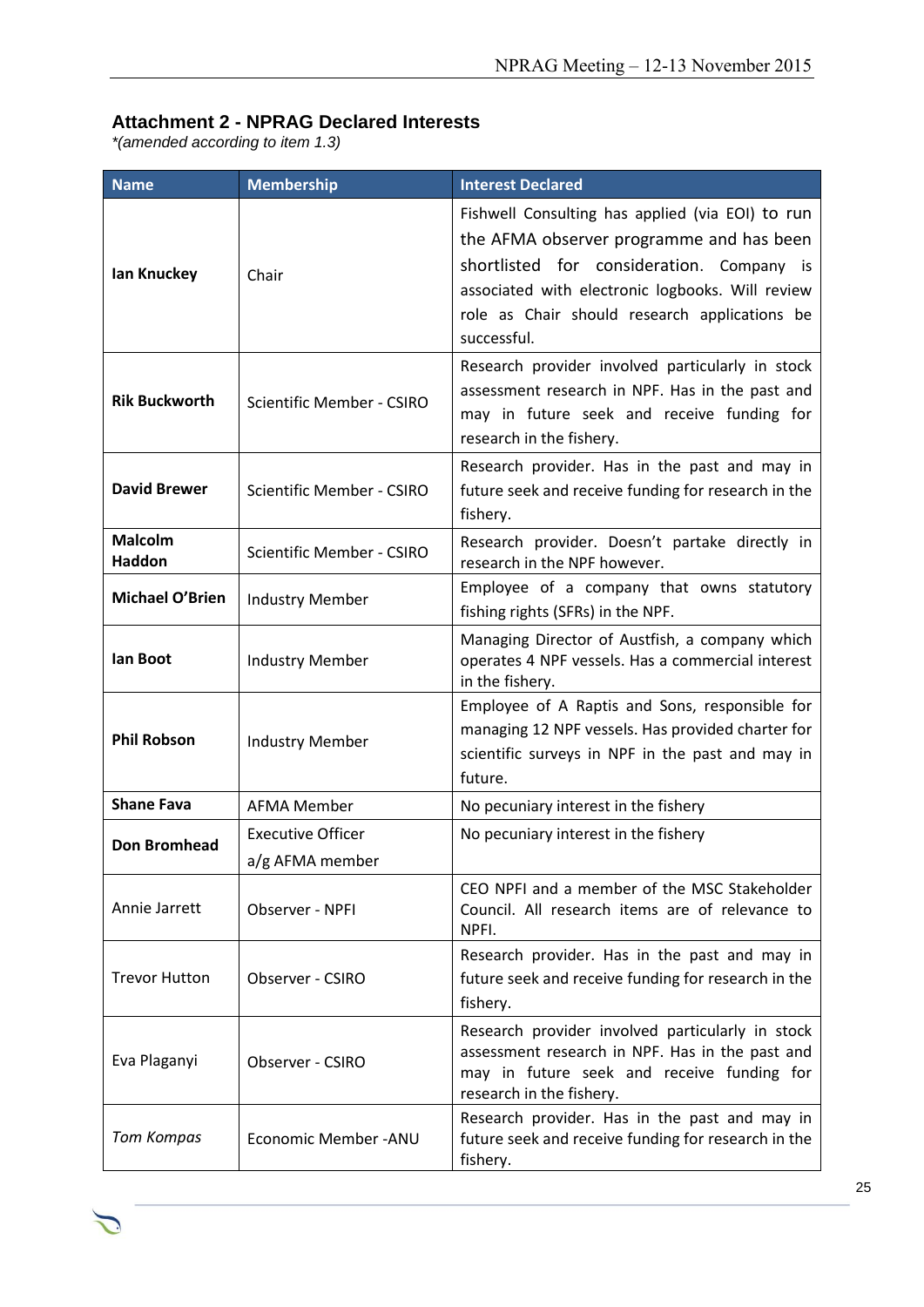| <b>Name</b>            | <b>Membership</b>                 | <b>Interest Declared</b>                                                                                                                                                                 |
|------------------------|-----------------------------------|------------------------------------------------------------------------------------------------------------------------------------------------------------------------------------------|
| <b>Roy Deng</b>        | Observer - CSIRO                  | Research provider involved particularly in stock<br>assessment research in NPF. Has in the past and<br>may in future seek and receive funding for<br>research in the fishery.            |
| Robert Curtotti        | <b>Observer - ABARES</b>          | Economics research<br>provider.<br>No.<br>current<br>pecuniary interest in fishery. Potential to seek and<br>receive funding for research in the fishery in<br>future.                   |
| <b>Shane Griffiths</b> | Observer - CSIRO                  | Research provider. Has in the past and may in<br>future seek and receive funding for research in the<br>fishery.                                                                         |
| Sean Pascoe            | Observer - CSIRO                  | Research provider. Has in the past and may in<br>future seek and receive funding for research in the<br>fishery.                                                                         |
| Rob Kenyon             | Observer - CSIRO                  | provider particularly involved<br>Research<br>in.<br>monitoring and assessments in NPF. Has in the<br>past and may in future seek and receive funding<br>for research in the fishery.    |
| <b>Nick Ellis</b>      | Observer - CSIRO                  | Research<br>provider particularly<br>involved<br>in.<br>monitoring and assessments in NPF. Has in the<br>past and may in future seek and receive funding<br>for research in the fishery. |
| <b>Roland Pitcher</b>  | Observer - CSIRO                  | Research provider particularly involved<br>in.<br>monitoring and assessments in NPF. Has in the<br>past and may in future seek and receive funding<br>for research in the fishery.       |
| Michele Burford        | Observer - Griffith<br>University | Research provider. Has in the past and may in<br>future seek and receive funding for research in the<br>fishery.                                                                         |

つ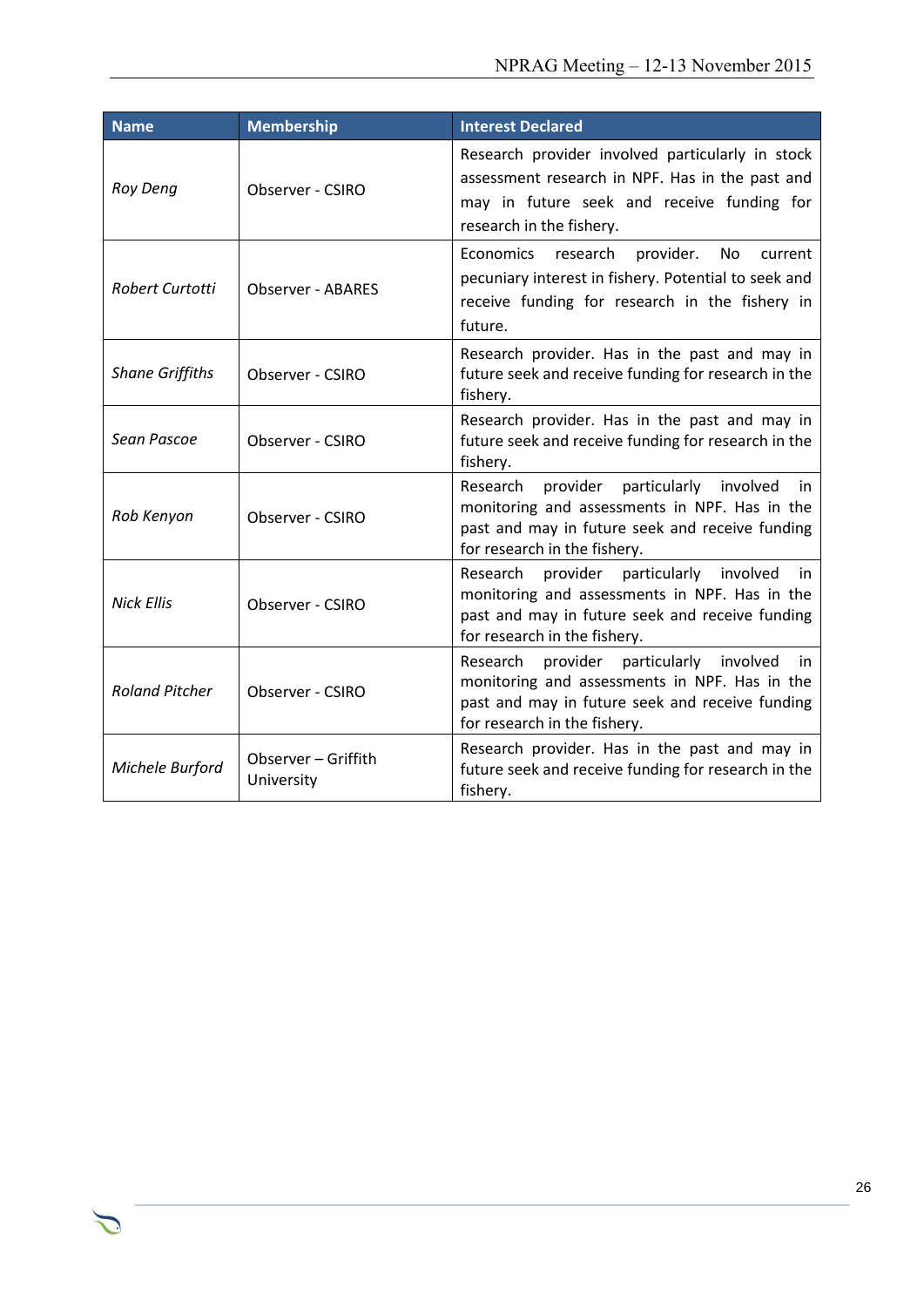| Item           | <b>Person</b><br>responsible | <b>Description of ACTION item</b>                                                                                                                 | <b>Progress</b>                                                                                                                                                                                                                                                                                                                                                                                                                                                        |  |
|----------------|------------------------------|---------------------------------------------------------------------------------------------------------------------------------------------------|------------------------------------------------------------------------------------------------------------------------------------------------------------------------------------------------------------------------------------------------------------------------------------------------------------------------------------------------------------------------------------------------------------------------------------------------------------------------|--|
|                | 13-14 September 2012 Meeting |                                                                                                                                                   |                                                                                                                                                                                                                                                                                                                                                                                                                                                                        |  |
| $\mathbf{1}$   | AFMA/CSIRO                   | RAG EO to work with Rik<br>Buckworth & FRDC to maintain a<br>collection of stock assessment<br>and RAG documents on the<br>AFMA website.          | <b>Ongoing - AFMA has redeveloped its</b><br>website and now hosts all RAG<br>minutes (last 2 years) and research<br>plans, RAG assessments, SAFE reports,<br>and other research. Still work to be<br>done on historical research reports<br>and these may be contained in the<br>AFMA "current research" and<br>"Research reports" web pages as they<br>are developed. Some webpage<br>problems to overcome                                                           |  |
|                | 30 April 2013 Meeting        |                                                                                                                                                   |                                                                                                                                                                                                                                                                                                                                                                                                                                                                        |  |
| $\overline{2}$ | <b>AFMA</b>                  | AFMA to provide a written<br>annual summary of observer<br>monitoring from 2011-12 that<br>provides methods, results and<br>spatial distribution. | <b>Ongoing</b> – summary to be provided<br>each April.                                                                                                                                                                                                                                                                                                                                                                                                                 |  |
| 3              | <b>AFMA</b>                  | AFMA to enquire if shape files<br>for all the closures in the NPF<br>are able to be forwarded on to<br>RAG members.                               | In progress - AFMA have trialled this<br>in the SETFIA and AFMA compliance<br>indicated it will be easy to implement<br>in NPF. Process is that Compliance get<br>the shape files into correct format and<br>then host them on AFMA website and<br>fishers can directly download into their<br>plotter. AFMA will need a list of<br>plotting programmes and info on<br>compatability preferences (e.g.<br>formats of the file downloads). AFMA<br>to liaise with NPFI. |  |
| $\overline{4}$ | <b>CSIRO and NPFI</b>        | Rik and Matt to investigate the<br>large difference in the tiger<br>prawn logbook data and landed<br>data.                                        | <b>Complete. NPRAG discussion at this</b><br>meeting (12-13 Nov 2015) identified<br>that this was related to over packing of<br>boxes and that this issue will now be<br>detected and corrected for via the<br>annual data reconciliation process.                                                                                                                                                                                                                     |  |
| 5              | <b>AFMA</b>                  | AFMA to report back to the RAG<br>on the implications of ERA/ERM<br>framework capturing habitat<br>and communities for existing<br>closures.      | Ongoing: AFMA reported on this item<br>under Agenda Item 12. Habitats and<br>communities are not a focus of the<br>current ERA/ERM update, they will be<br>dealt with once species aspects are<br>dealt with. Limited resources. AFMA to<br>update NPRAG on ERA/ERM progress<br>at each meeting.                                                                                                                                                                       |  |

## **Attachment 3 – updated action items**

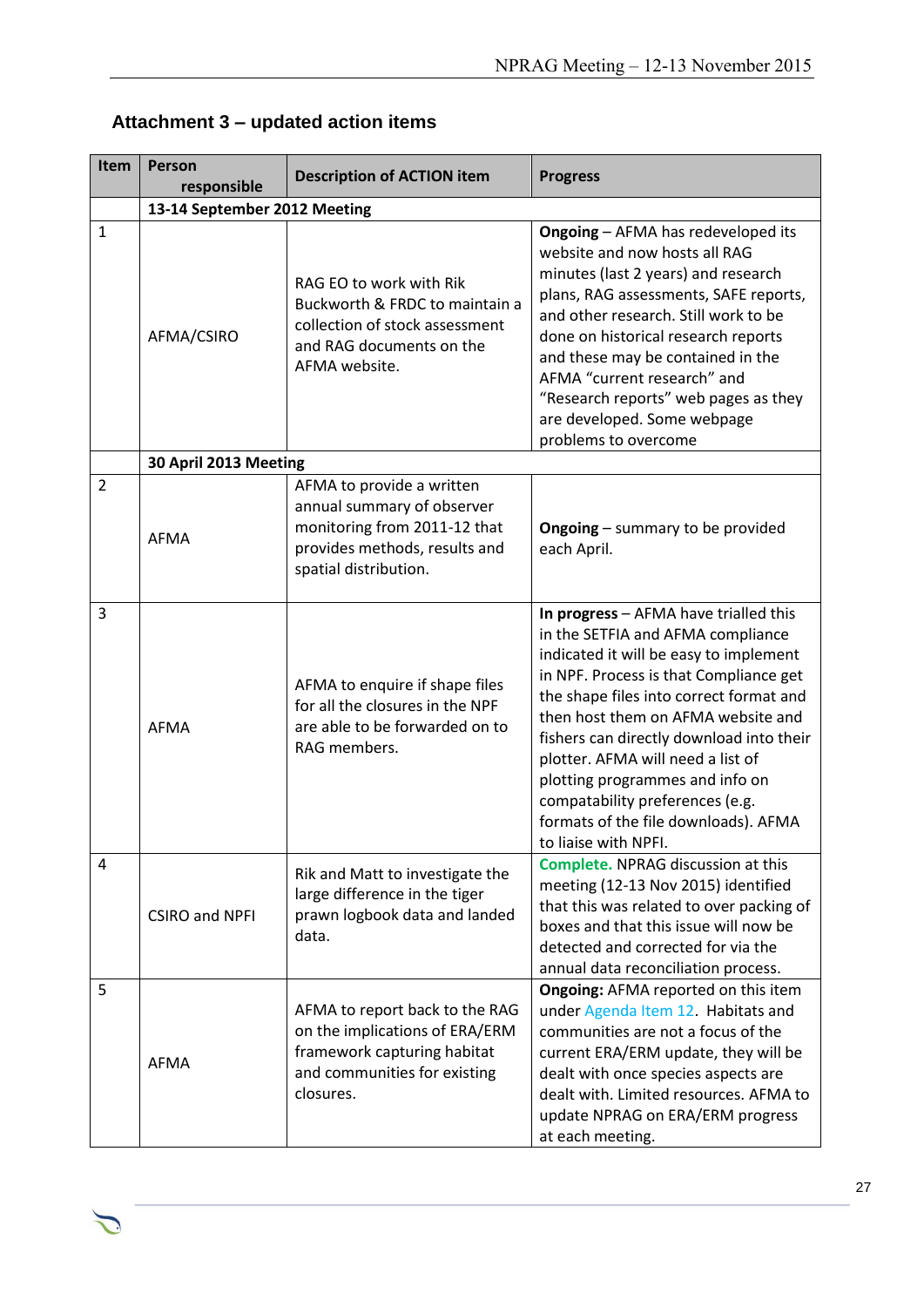| 6              | <b>CSIRO</b>                  | Rik to review the last 5 years of<br>CPUE data for Red-legged<br>Banana Prawn as there may be<br>an issue to explore regarding<br>recent departure from a<br>generally good time series fit of<br>data.                   | <b>Ongoing (watching brief): Partially</b><br>addressed during 2014 assessment<br>(conclusion: related to run of years<br>with favourable environmental<br>conditions) but CSIRO to monitor this<br>on an ongoing basis.                                                                                                                                                                                                                                              |
|----------------|-------------------------------|---------------------------------------------------------------------------------------------------------------------------------------------------------------------------------------------------------------------------|-----------------------------------------------------------------------------------------------------------------------------------------------------------------------------------------------------------------------------------------------------------------------------------------------------------------------------------------------------------------------------------------------------------------------------------------------------------------------|
| $\overline{7}$ | Tom Kompas and<br><b>NPFI</b> | Tom Kompas and NPFI to<br>investigate the increase in<br>byproduct recorded in the Tiger<br>Prawn assessment and whether<br>this is a once off event, noting<br>the scampi is isolated and squid<br>can be accounted for. | <b>Complete:</b> The RAG noted industry<br>observations that squid catches tend<br>to spike at irregular intervals (over<br>many years) and this represented such<br>an event. It was noted by Dr Kompas<br>that ideally all byproduct will be<br>included in the revenue function.                                                                                                                                                                                   |
|                | 10 February 2014 Meeting      |                                                                                                                                                                                                                           |                                                                                                                                                                                                                                                                                                                                                                                                                                                                       |
| 9              | <b>CSIRO</b>                  | CSIRO to prepare a proposal to<br>assess the impacts of removing<br>the spawner survey in 2016.                                                                                                                           | Complete: EOI was developed and not<br>supported by ComFRAB after further<br>feedback from the RAG. This proposal<br>might be added to the list of potential<br>future projects.                                                                                                                                                                                                                                                                                      |
|                | 2 October 2014 Teleconference |                                                                                                                                                                                                                           |                                                                                                                                                                                                                                                                                                                                                                                                                                                                       |
| 10             | Chair                         | Chair to write letters of<br>acknowledgement and thanks to<br>each of the outgoing NPRAG<br>members (Ron Earle, Norm Hall,<br>Rodrigo Bustamante).                                                                        | <b>Complete</b>                                                                                                                                                                                                                                                                                                                                                                                                                                                       |
| 11             | <b>AFMA</b>                   | AFMA to draft and circulate a<br>brief summary of AFMA<br>research planning process.                                                                                                                                      | <b>Ongoing</b> (updates to be provided at<br>each RAG) - See papers with agenda<br>item 4.                                                                                                                                                                                                                                                                                                                                                                            |
| 13             | <b>CSIRO</b>                  | CSIRO to draft proposal for<br>recruitment survey continuation<br>from 2016 onwards                                                                                                                                       | <b>Complete: Proposal submitted to ARC</b><br>and subsequently funded                                                                                                                                                                                                                                                                                                                                                                                                 |
| 14             | <b>CSIRO</b>                  | CSIRO to develop an EOI for the<br>project "Development of testing<br>procedures for the Species Split<br>model" for consideration by the<br>RAG and NPFI.                                                                | Ongoing: Given the priority of the<br>assessment, monitoring survey, and<br>spawner survey MSEs this was<br>deferred from submission in the latest<br>AFMA round. This project will be<br>provided as one of the one-page briefs<br>requested by the RAG. The RAG can<br>make input as to whether it should be<br>addressed by future AFMA funding or<br>put to FRDC, and relative priority. This<br>can be considered under item 7<br>"research project priorities". |

つ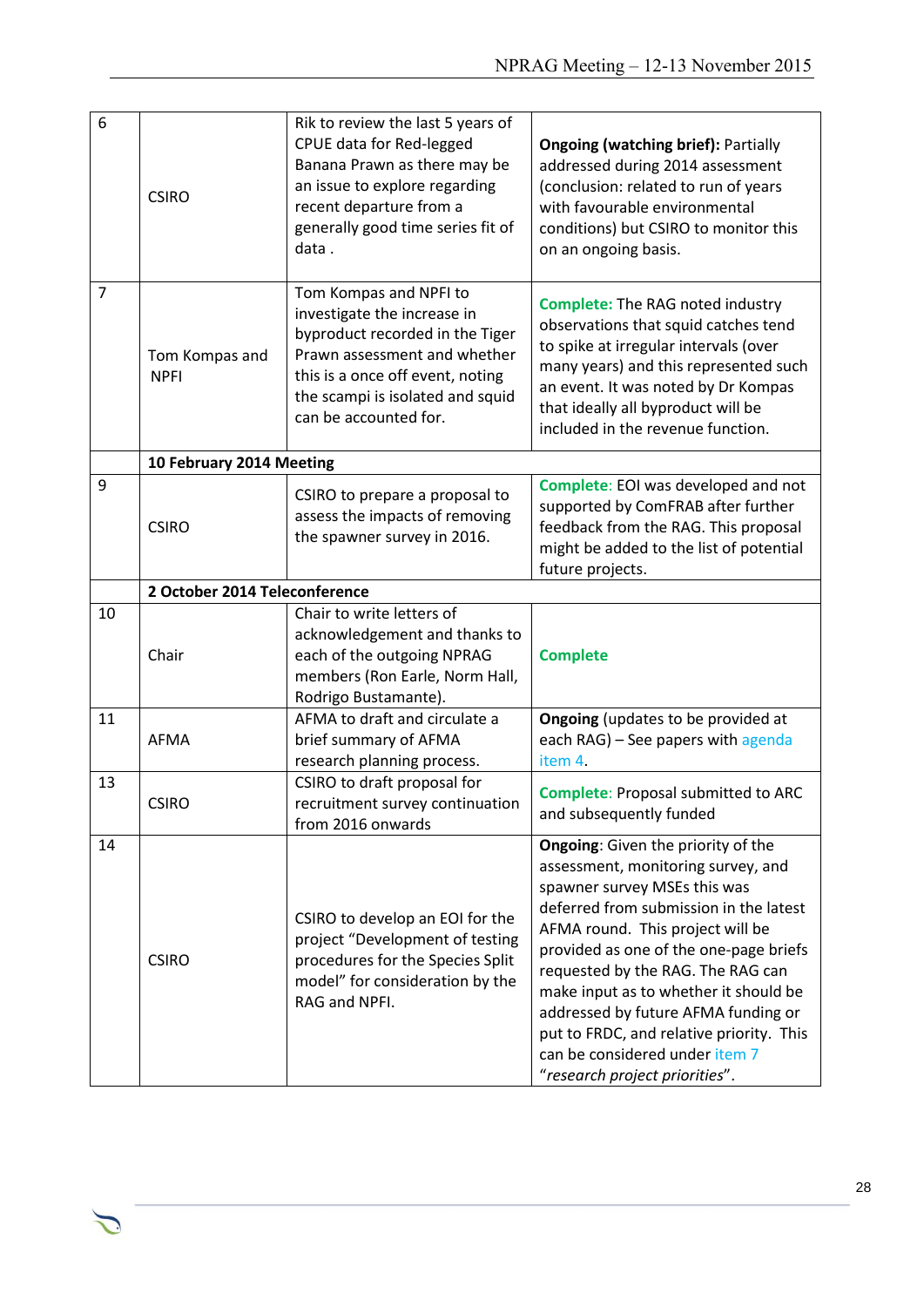| 15 | CSIRO/NPFI/AFMA        | Working group of CSIRO, NPFI<br>and AFMA to work out of<br>session to identify the priorities<br>within this R&D area<br>(effectively, environmental<br>drivers and their impacts on<br>prawn stocks/fisheries, with the<br>potential for reduced river flows<br>to impact the fishery) and<br>develop an EOI for presentation<br>to the RAG and then NORMAC | <b>Complete: CSIRO submitted two EOIs</b><br>for ComFRAB consideration.                                                                                                                                                                                                                                                                                                                                                                        |
|----|------------------------|--------------------------------------------------------------------------------------------------------------------------------------------------------------------------------------------------------------------------------------------------------------------------------------------------------------------------------------------------------------|------------------------------------------------------------------------------------------------------------------------------------------------------------------------------------------------------------------------------------------------------------------------------------------------------------------------------------------------------------------------------------------------------------------------------------------------|
|    | 3-4 March 2015 Meeting |                                                                                                                                                                                                                                                                                                                                                              |                                                                                                                                                                                                                                                                                                                                                                                                                                                |
| 16 | AFMA/EO                | EO to determine the ongoing<br>need for a Chair's Summary of<br>RAG meetings to be provided to<br>the Commission or NORMAC.                                                                                                                                                                                                                                  | <b>Ongoing: There is no requirement</b><br>(according to AFMA Policy section and<br>author of FAP 12) for RAG<br>development of a Chairs summary to<br>NORMAC or the Commission. The<br>Commission has requested minutes<br>only. However, the NPRAG agreed that<br>the Chair and EO should provide a<br>Chairs Summary to NORMAC after<br>each meeting comprising of issues,<br>actions and advice. The summary<br>should not exceed 2 pages. |
| 17 | EO/Chair               | EO/Chair to set future "pre-<br>season" NPRAG meetings in<br>second week of March (7-14<br>March) to allow completion of<br>red leg assessment and survey<br>results reporting.                                                                                                                                                                              | <b>Complete:</b> this will be standard<br>practice from now on.                                                                                                                                                                                                                                                                                                                                                                                |
| 18 | AFMA/NPFI/CSIRO        | VMS data to be processed (by<br>AFMA, NPFI, CSIRO) in two lots,<br>the first comprising VMS data<br>from the White Banana Prawn<br>season to be processed in<br>August/September, and the<br>second following the Tiger<br>Prawn season. AFMA to<br>determine feasibility of VMS<br>data provision in December<br>each year (rather than in<br>February).    | Complete: All data has been obtained<br>and CSIRO is now completing final<br>checks.                                                                                                                                                                                                                                                                                                                                                           |
| 19 | <b>CSIRO</b>           | CSIRO to provide NPF industry<br>with photos to assist in correct<br>identification and reporting of<br>Red and Blue Endeavour<br>Prawns.                                                                                                                                                                                                                    | In progress: CSIRO have produced<br>some draft identification material to<br>be reviewed by the RAG at the Nov<br>2015 meeting (under other business)                                                                                                                                                                                                                                                                                          |
| 20 | <b>CSIRO</b>           | Sean Pascoe to explore the<br>potential to run the MEY<br>calculation without including<br>fixed costs.                                                                                                                                                                                                                                                      | In progress: CSIRO progressing,<br>awaiting inputs from Cathy Dichmont.                                                                                                                                                                                                                                                                                                                                                                        |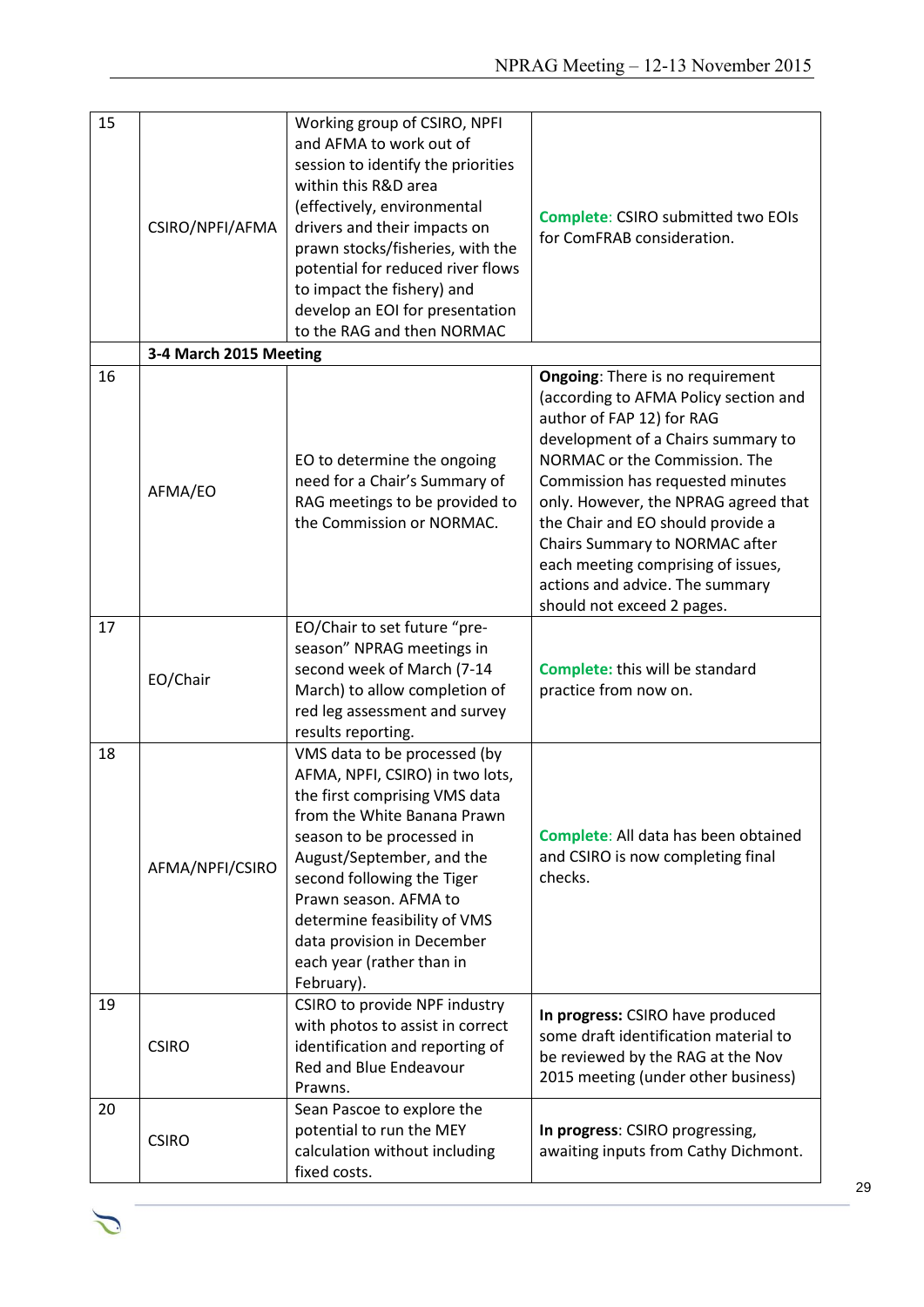| 21 |               | CSIRO to develop a $\frac{1}{2}$ page to 1 |                                           |
|----|---------------|--------------------------------------------|-------------------------------------------|
|    |               | page summary paper outlining               |                                           |
|    |               | the need for accurate species              |                                           |
|    |               | split data in the assessments,             |                                           |
|    |               | the potential need for                     |                                           |
|    |               | revising/updating the current              | Complete. To be presented under           |
|    | <b>CSIRO</b>  | models and input data, potential           | Agenda item #7                            |
|    |               | sources of new data, and                   |                                           |
|    |               | preliminary estimates of cost for          |                                           |
|    |               | any potential further                      |                                           |
|    |               | research/analyses to address               |                                           |
|    |               | this issue.                                |                                           |
| 22 |               |                                            |                                           |
|    |               | CSIRO to provide RAG with a list           |                                           |
|    |               | of assessment areas which                  |                                           |
|    |               | would benefit from further                 | Ongoing. To be presented under            |
|    |               | research/analyses, which the               | Agenda item #7. CSIRO has suggested       |
|    | <b>CSIRO</b>  | RAG could comment on and                   | that this be a standing annual item for   |
|    |               | NPFI then develop as a standing            | review and updating. NPRAG agreed         |
|    |               | list of future projects list to            |                                           |
|    |               | ensure continual improvement               |                                           |
|    |               | of the assessments over time.              |                                           |
| 23 |               | AFMA/NPFI to assess current                |                                           |
|    |               | overlaps between data types                | Complete: Review undertaken and           |
|    | AFMA/NPFI     | collected by the scientific and            | changes to data collection made. See      |
|    |               | crew member observer                       | update under Agenda Item 9 (this          |
|    |               | programs and report back to the            | meeting).                                 |
|    |               | RAG.                                       |                                           |
| 24 |               | AFMA and NPFI to assess the                | <b>Complete: After discussion between</b> |
|    |               | potential for removing season              | AFMA and NPFI, season start location      |
|    |               | start location restrictions in the         | restrictions were maintained. See item    |
|    | AFMA/NPFI     | directions and to provide                  | #3 from 30 April for update on            |
|    |               | industry with electronic versions          | provision of electronic versions of       |
|    |               | of the closures.                           | closures (in progress).                   |
| 25 |               | AFMA/ANU/NPFI to look into                 |                                           |
|    |               | potential funding options to               |                                           |
|    |               | allow attendance of                        |                                           |
|    |               | international experts to a June            | Complete: Workshop held. No               |
|    | AFMA/ANU/NPFI | workshop assessing future                  | international experts available. See      |
|    |               | management options in the NPF              | update under Agenda Item #11.             |
|    |               | (including the potential for               |                                           |
|    |               | autonomous adjustment).                    |                                           |
| 26 |               | AFMA to circulate the ACIG                 |                                           |
|    |               | review of the ERA/ERM                      | In progress: AFMA developing a            |
|    | AFMA          | framework to NPF RAG after                 | progress summary against report           |
|    |               | first checking that it is now in           | finding and to circulate both to RAGs     |
|    |               | the public domain                          | at same time.                             |
| 27 |               | AFMA to provide budget                     |                                           |
|    | AFMA          | acquittal for 2013 to NPFI                 | Remove - no longer relevant               |
|    |               |                                            |                                           |

 $\sum$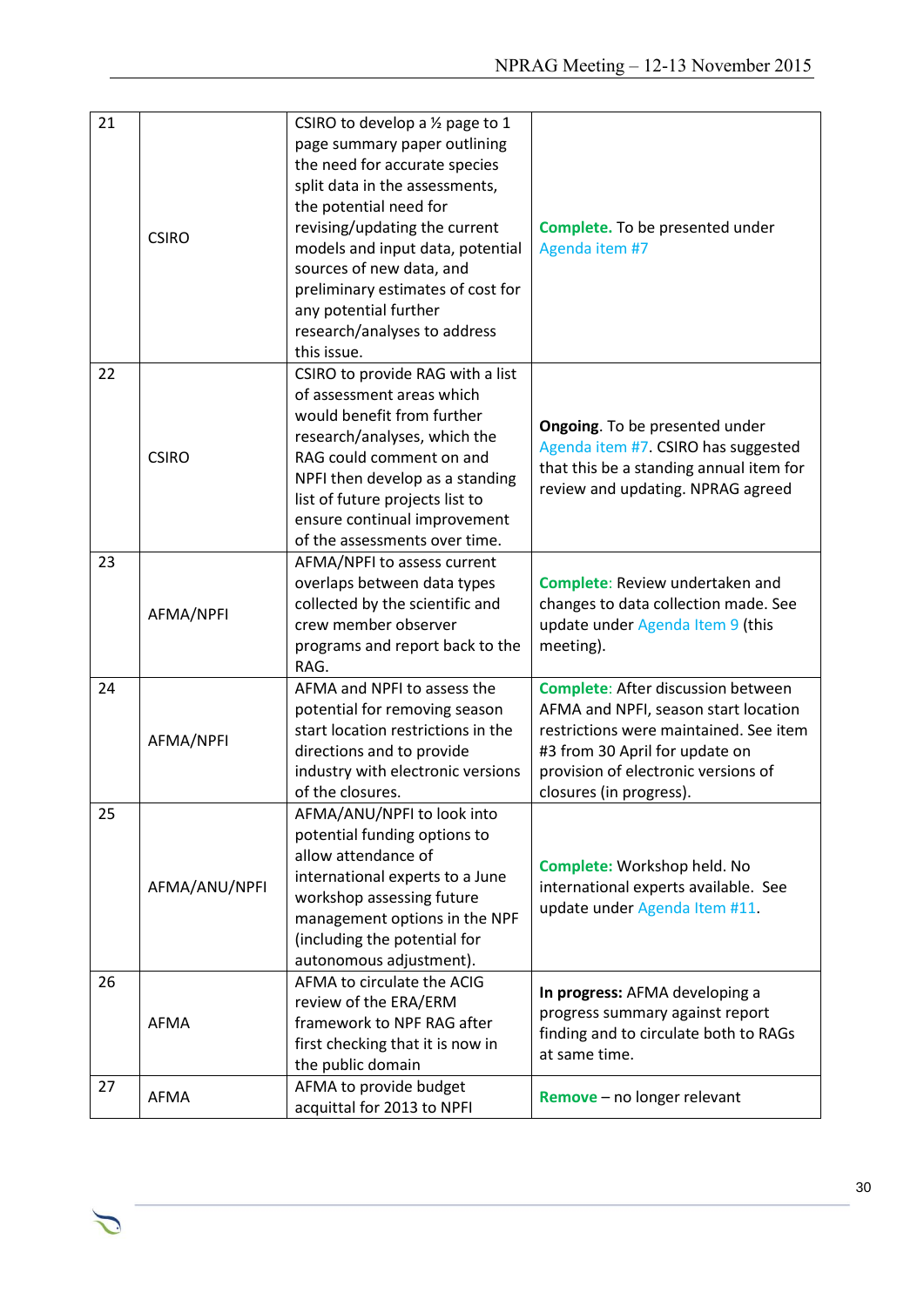| 28 | <b>AFMA</b>                  | AFMA to determine if the<br>ABARES bycatch proposal is<br>available for distribution to the<br><b>RAG</b>                                                                                                                                                               | Complete: Proposal distributed on<br>05/11/2015                                                                                                                                                                             |
|----|------------------------------|-------------------------------------------------------------------------------------------------------------------------------------------------------------------------------------------------------------------------------------------------------------------------|-----------------------------------------------------------------------------------------------------------------------------------------------------------------------------------------------------------------------------|
| 29 | <b>AFMA</b>                  | AFMA to determine if NPFRAG<br>comments on EOIs are to be<br>provided directly to the ARC or<br>are submitted via NORMAC                                                                                                                                                | <b>Complete</b> - They are submitted directly<br>to the ARC                                                                                                                                                                 |
| 30 | AFMA/CSIRO                   | MSE Spawner survey proposal:<br>AFMA/CSIRO committed to<br>following this up and<br>determining if such analyses had<br>been run and whether the result<br>would be relevant to the current<br>project's objectives                                                     | <b>Complete</b> - background paper<br>provided to RAG 3 June meeting                                                                                                                                                        |
| 31 | <b>CSIRO</b>                 | CSIRO to develop a list of<br>projects aimed at improving<br>target prawn stock assessments<br>and reducing uncertainty<br>associated with these, to be<br>presented to the NPF RAG and<br>then to industry via a joint<br>research workshop later in 2015              | <b>Complete:</b> This item duplicates that<br>under items #21 and #22 and will be<br>dealt with under Agenda Item #7 at<br>this meeting. This duplicate item to be<br>removed and a standing item (#22)<br>kept in minutes. |
| 32 | <b>CSIRO</b>                 | Rik Buckworth to provide the<br>RAG with a short proposal<br>including costing and funding<br>options relating to a short<br>review of information on<br>potential impacts of the<br>Northern developments upon<br>the NPF                                              | <b>Complete: EOIs submitted to</b><br>ComFRAB                                                                                                                                                                               |
| 33 | AFMA/NPFI                    | AFMA/NPFI to inform observers<br>of revised at risk species list to<br>help focus their data collection                                                                                                                                                                 | <b>Complete:</b> List provided to Stephen<br>Hall for distribution to observers in<br>September 2015                                                                                                                        |
| 34 | <b>AFMA</b>                  | AFMA to determine; 1) why the<br>requirement to collect length-<br>frequency information on bugs<br>has not been formally adopted<br>by the observer program, and 2)<br>if scientific observers are<br>collecting estimates of the<br>codend catch (for total bycatch). | <b>Complete</b> - observer section indicate<br>that they have adopted this. They are<br>not collecting estimates of total<br>codend catch                                                                                   |
|    | 20 March 2015 Teleconference |                                                                                                                                                                                                                                                                         |                                                                                                                                                                                                                             |
| 35 | <b>CSIRO</b>                 | CSIRO (Dr Buckworth) to<br>develop a brief summary paper<br>of review required for the red<br>leg assessment. CSIRO/NPFI to<br>put the project on the future<br>projects list.                                                                                          | Complete: Paper developed under<br>agenda item #7 for this meeting                                                                                                                                                          |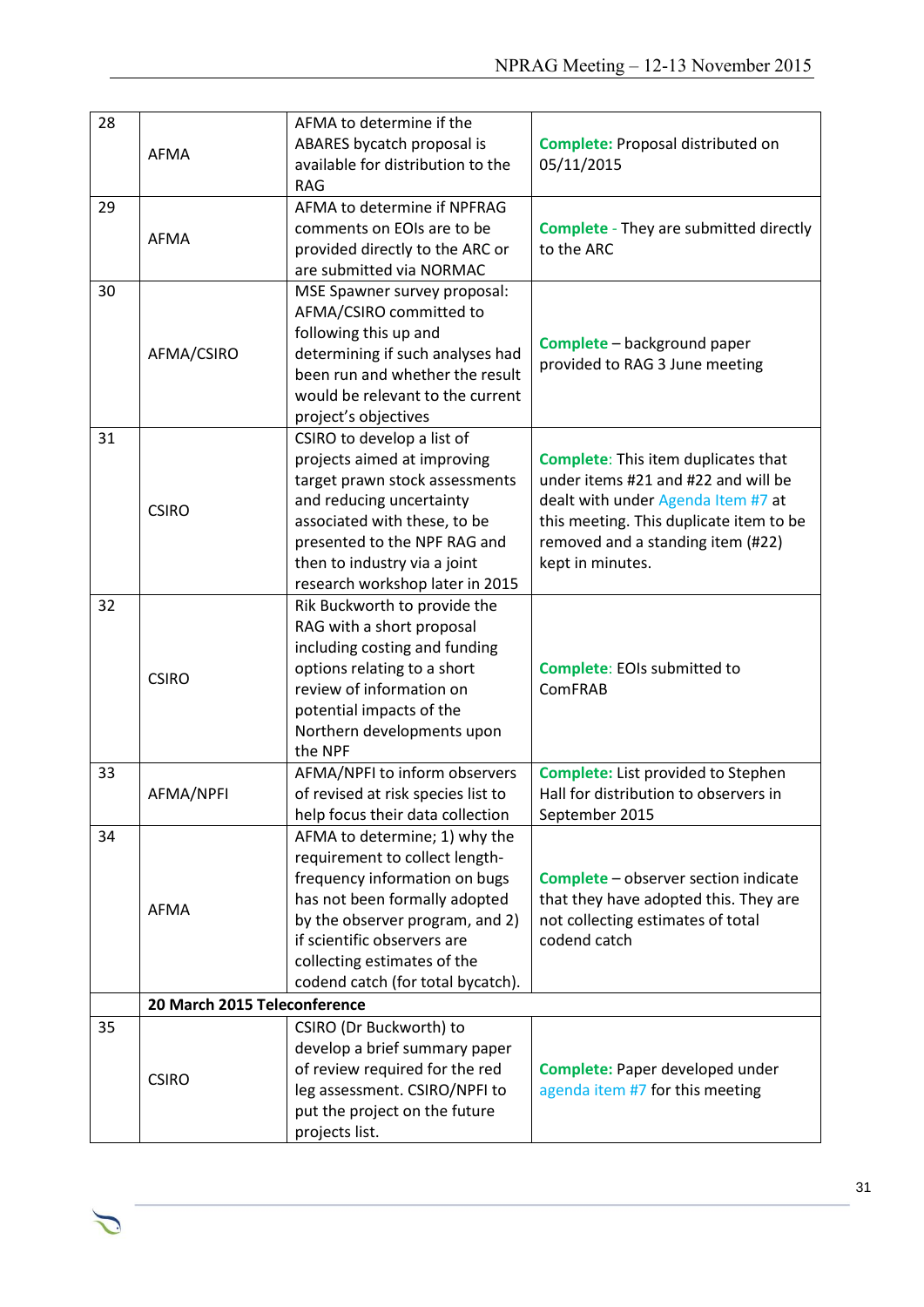| 36 | AFMA/NPFI                  | AFMA/NPFI to develop an NPF<br>version of the ARC/FRDC<br>research cycles paper indicating<br>the timing of processes by which<br>research strategy is used to<br>prioritise and develop required<br>research             | Complete: This is covered by item #11<br>from 3 Oct 2014. AFMA to provide<br>update on research processes each<br>meeting. Providing a standing calendar<br>is difficult noting that research funder<br>timelines keep changing. NPRAG<br>agreed to drop this and keep #11 as a<br>standing item. |
|----|----------------------------|---------------------------------------------------------------------------------------------------------------------------------------------------------------------------------------------------------------------------|---------------------------------------------------------------------------------------------------------------------------------------------------------------------------------------------------------------------------------------------------------------------------------------------------|
| 37 | AFMA/EO                    | EO to clarify the formal process<br>by which the decision to open<br>the JBG fishery is made                                                                                                                              | Complete: See explanation provided in<br>paper under Agenda Item 14                                                                                                                                                                                                                               |
|    | 4 June Teleconference      |                                                                                                                                                                                                                           |                                                                                                                                                                                                                                                                                                   |
| 38 | <b>AFMA</b>                | EO/AFMA to provide NPRAG a<br>written summary of the proper<br>process for dealing with conflicts<br>of interest during<br>teleconferences so that the<br>process runs more smoothly in<br>future meetings.               | Complete: please see paper presented<br>under Agenda Item 14 (Other<br>business)                                                                                                                                                                                                                  |
| 39 | <b>AFMA</b>                | EO/AFMA to determine if the<br>AFMA teleconference provider<br>is able to record participants<br>names, so that the meeting is<br>automatically notified each time<br>a participant calls in or hangs up.                 | <b>Complete</b> - this functionality is now<br>set up. See paper under Agenda Item<br>14                                                                                                                                                                                                          |
|    | 4 September Teleconference |                                                                                                                                                                                                                           |                                                                                                                                                                                                                                                                                                   |
| 40 | AFMA                       | AFMA to revise the text of the<br>research priority scope and<br>distribute to NPRAG and<br>NORMAC for comment prior to<br>finalisation and submission to<br>ComFRAB.                                                     | <b>Complete</b>                                                                                                                                                                                                                                                                                   |
| 41 | AFMA                       | Action item 2 - NPRAG Chair to<br>work with AFMA and the<br>NORMAC chair to put together<br>an initial draft<br>support/justification letter that<br>would focus on responding to<br>ComFRABs previous<br>recommendation. | <b>Complete</b>                                                                                                                                                                                                                                                                                   |
| 42 | <b>AFMA</b>                | Action item 3 - CSIRO to<br>develop EOIs to support the<br>revised research priority to be<br>submitted to ComFRAB                                                                                                        | <b>Complete</b>                                                                                                                                                                                                                                                                                   |